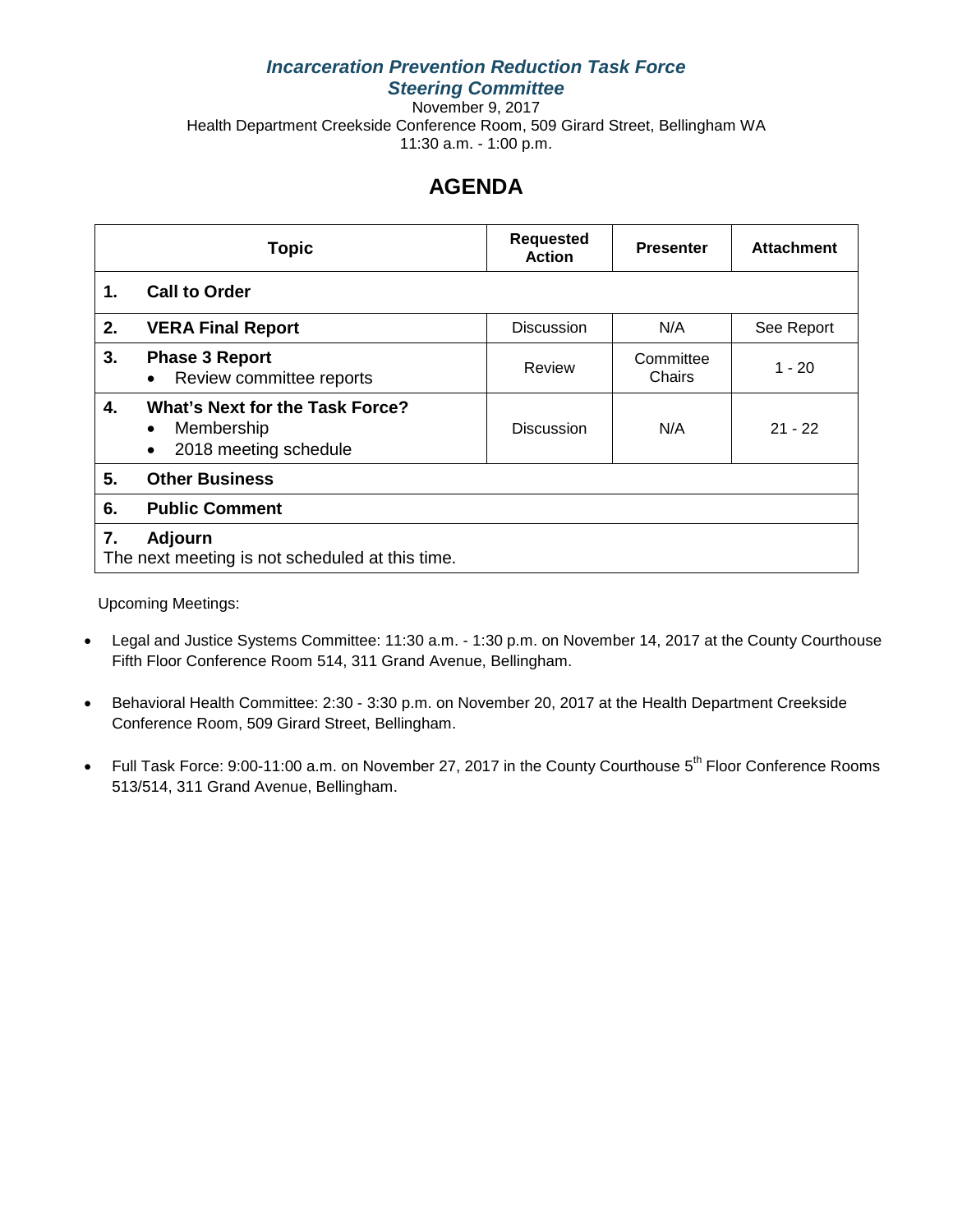The Behavioral Health Ad Hoc Committee has added to their list of ongoing efforts. Areas of focus for this past period include the Opioid epidemic, Whatcom GRACE planning activities, and reviewing current programming. The need to hear from individuals who have had direct experience with our criminal justice system has also become a goal of the committee in order to broaden perspective and gain more knowledge about system shortcomings.

## OPIATE ADDICTION

The national Opioid epidemic has reached Whatcom County, and criminal activity is often associated with illegal drug use. As addiction progresses, people are challenged to hold down full-time jobs or function successfully in the community. The driving need to obtain and use the drug of addiction does not subside however. Without money to purchase, people may commit illegal acts in order to secure their next use.

The criminal justice system is tasked with addressing the criminal activity itself, but it is ill-equipped, and not the right system, to provide the treatment interventions needed. While we may not be able to avoid the criminal justice system at times, the committee understands the importance of ensuring a robust care delivery system of prevention and treatment.

The committee reviewed community activities underway focused on educating the public about the importance of safe storage and disposal of Opiate medications and prevention of Opiate/Heroin overdose deaths. The campaign of education and awareness will include posters on each Whatcom Transit Authority bus, printed materials providing guidance on safe storage of prescriptions, and information about locations where people can bring back unused medications. A separate communitybased committee staffed by the Health Department has broad participation in planning and implementing these strategies. Committee members contributing to the efforts include health care and social service providers, schools, tribes, law enforcement, defense and prosecuting attorneys. Wide-spread distribution of naloxone (brand name, NarCan) has also been a primary strategy. This medication prevents an Opiate overdose death and can be obtained at many pharmacies without a prescription specific to an individual.

The Behavioral Health Ad Hoc Committee acknowledges that addiction is a disease of the brain. More than half of people who are addicted to Heroin began by abusing prescription medications. Take-back programs for unused medications are in the process of being expanded in the community. Also, medication-assisted treatment (MAT) is being expanded currently. Science has proven that treatment for Opiate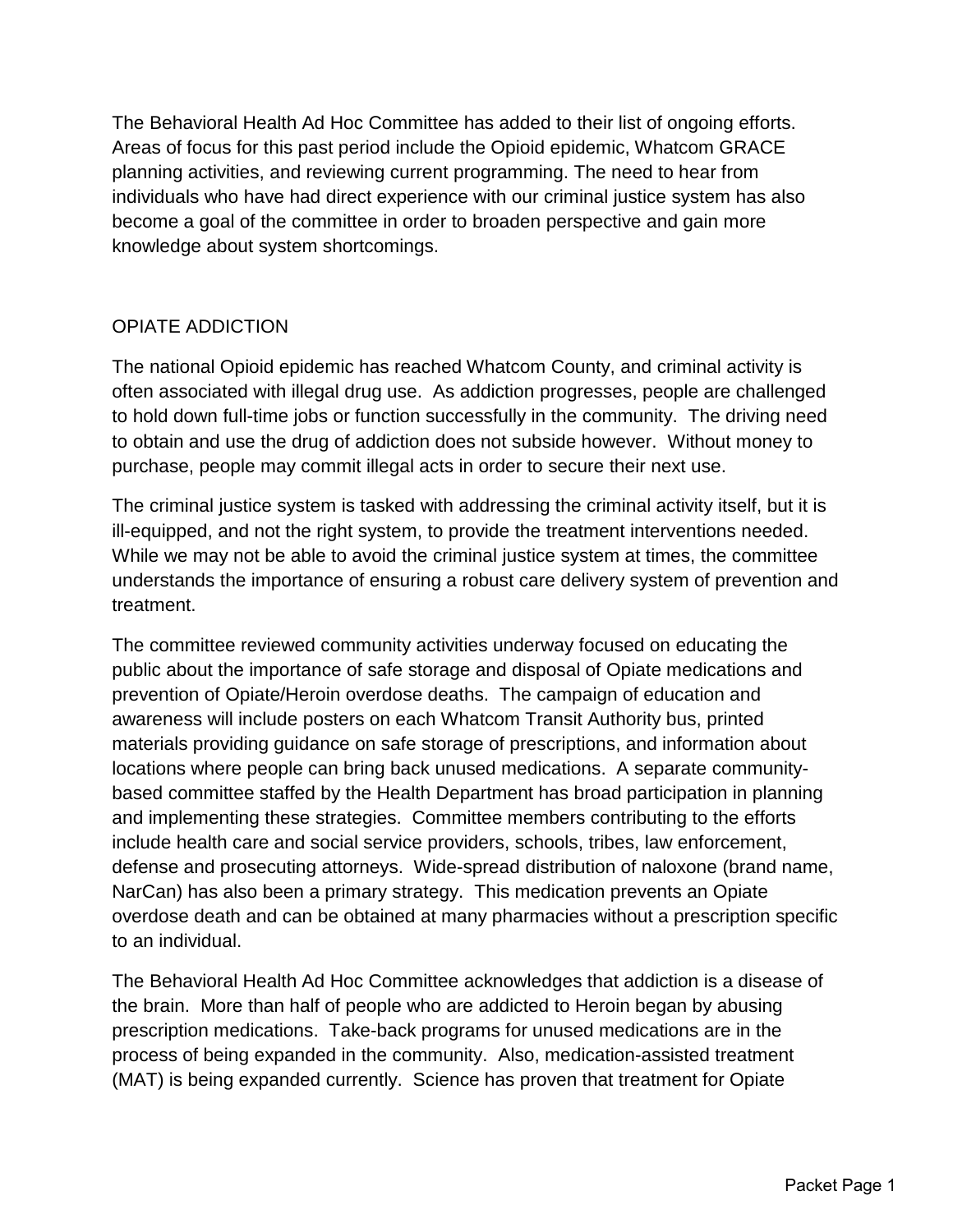addiction with the use of medications is effective in reducing or eliminating the use of illegal drugs as well as the likelihood of overdose death.

A copy of the county's Opioid Response Plan was reviewed and supported by the Behavioral Health Ad Hoc Committee and is attached to this report as reference.

## WHATCOM GRACE

The "**G**round-level **R**esponse **A**nd **C**oordinated **E**ngagement" project continues to move forward. This project intends to focus intensive wrap-a-around services to some of our most vulnerable residents who frequent our criminal justice system. The Health Department has taken the lead in operationalizing the program and has convened both the Leadership Team and the Program Team to begin finalizing the details. Community members are actively involved in this process from the areas of law enforcement, jail, treatment and social service providers, PeaceHealth hospital, EMS, and crisis responders.

GRACE will have many programmatic components to ensure a multi-pronged approach to the familiar faces it will serve. Elements of the project will include coordination of intensive case management, mental health and substance use disorder treatment, housing and employment support, medical care, and legal system navigation.

The Behavioral Health Ad Hoc Committee will be instrumental in supporting funding opportunities and ensuring the project meets its expected outcomes. It is hoped that an agency that can serve as the "Hub" for this project will be identified by early next year.

## CURRENT PROGRAMMING

The Behavioral Health Ad Hoc Committee has recognized numerous services that have been in place focused on preventing and reducing incarceration. The committee reviewed a document prepared by the Health Department showing local behavioral health programs. The identified programs include those that are funded with strictly local dollars, as well as those that have multiple funding sources to include federal and state monies.

More than forty programs or program areas are listed on the document; most of them are behavioral health interventions. It is not a complete list, since many more programs exist under many of the general headings. Whatcom County is fortunate to have so many programs focused on preventing and reducing incarceration. Challenges in adequate funding for the programs remains a concern. And our community still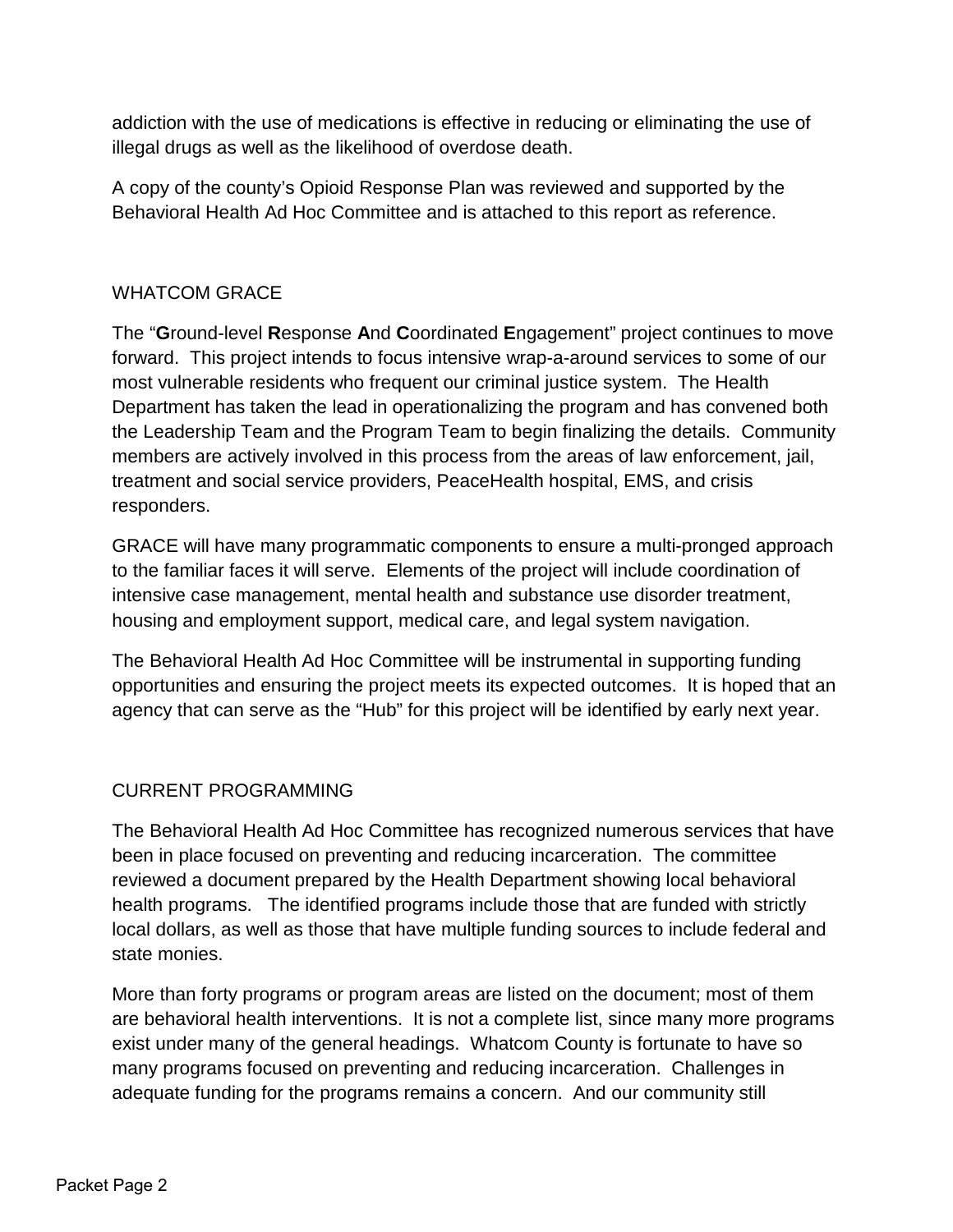experiences inadequate treatment opportunities for individuals living with mental illness and substance use disorders. These concerns must be improved in order to realize significant improvements in diverting people to effective treatment.

The document is linked here: <http://www.co.whatcom.wa.us/DocumentCenter/View/31000>

The document shows that programs have been designed and implemented along a continuum from **P**revention and **I**ntervention to **T**reatment and **A**ftercare. This PITA continuum is adopted by our community to ensure some equity in programming across the spectrum. A focus on preventing incarceration, especially in terms of diverting from arrest or jail booking, is a priority for the Task Force. Once the Crisis Triage Facility is expanded, law enforcement will have increased options for diversion. At that point, the Behavioral Health Ad Hoc Committee will be in the process of seeking additional programs that can offer connection and engagement to services upon discharge from the Triage Facility.

Finally, the BH Ad Hoc Committee has been pursuing the creation of a focus group to gather information from individuals who have direct experience with our criminal justice system. It is hoped that this effort will provide insight on system failures, gaps in critical behavioral health interventions, and guidance on the community supports necessary to keep people out of the criminal justice system and on a path to recovery and health.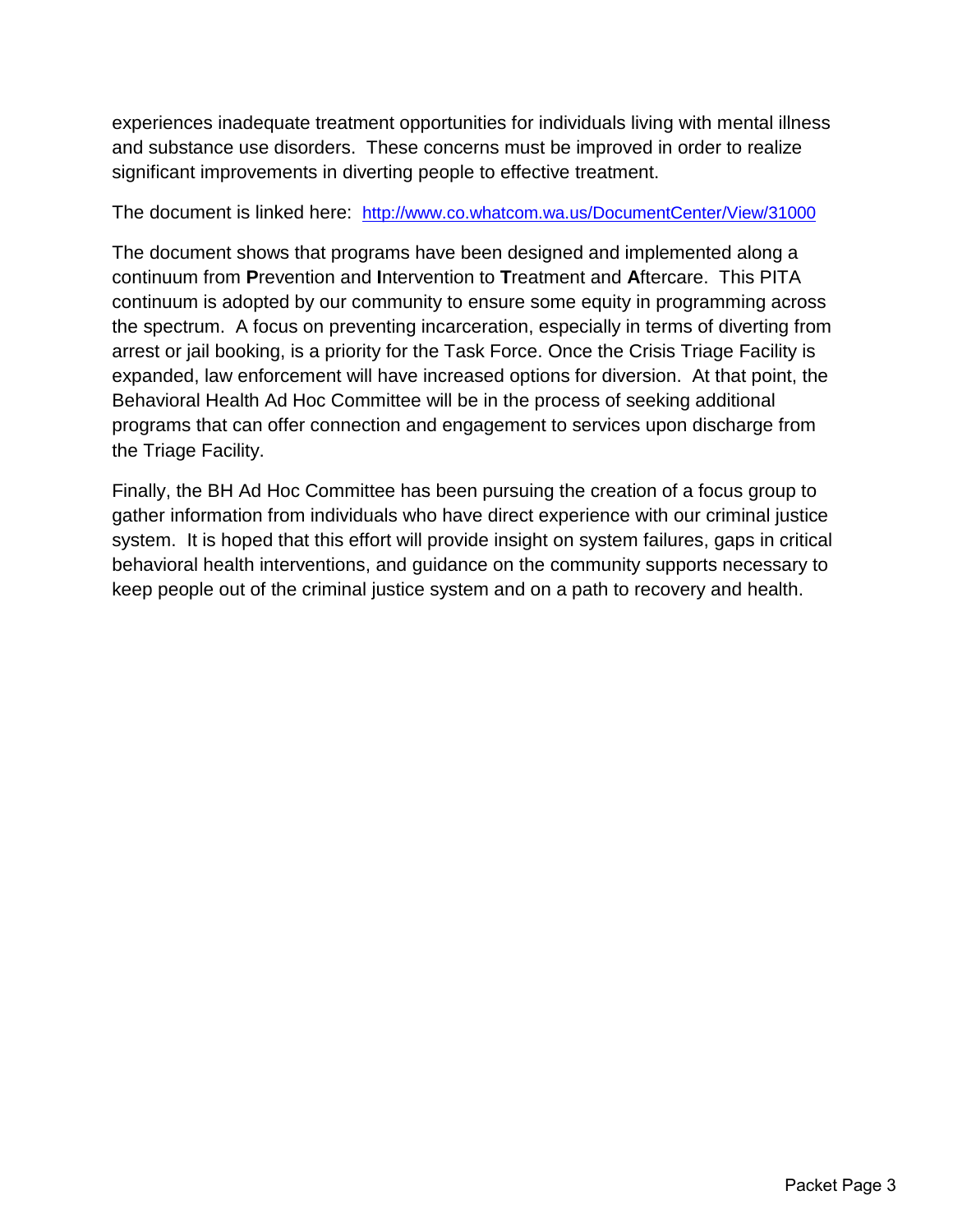## Whatcom County Incarceration Prevention and Reduction Task Force LEGAL AND JUSTICE SYSTEMS AD HOC COMMITTEE PHASE III REPORT

## INTRODUCTION

In Phase III, the Legal and Justice Systems Ad Hoc Committee continued to evaluate the benefits of and processes for implementing measures to release persons awaiting trial when there are reliable expectations those persons will appear later for their case and will forego new criminal activity while in the community. The Committee and the Task Force now endorse the importance of pretrial release based on an individualized, evidence-based risk assessment and a monitoring program to minimize possible harms, and call for the beginning of concrete planning for such measures by relevant stakeholders. The Legal and Justice Systems Ad Hoc Committee has also reviewed and facilitated steps to improve the effectiveness of the Drug Court Program.

## ACTIONS TAKEN

- Agreement in principle to develop a pretrial risk assessment instrument statistically validated for the Whatcom County population and, in conjunction with Superior Court judicial officers, to begin taking concrete planning steps needed to create it.
- Agreement in principle to establish a unit of county employees responsible for monitoring persons released while awaiting trial.
- Recommendation for funding an additional .5 FTE professional staff to work with drug court participants.

## PRETRIAL RISK ASSESSMENT INSTRUMENT

Background: Available data shows that 59% of the jail population at any time is awaiting trial. Those persons have not been convicted of a crime. Except in capital cases, Washington Superior Court Criminal Rule (CrR) 3.2 directs such persons to be released without financial conditions unless the court specifically finds that it is uncertain the person would appear back in court when required or that he or she would be likely to commit a new violent crime, intimidate a witness or otherwise undermine the interests of justice.

This legal directive, along with the sheer number of persons in jail before being tried, make clear this group should be one of the primary focuses of any effort to reduce the jail population. Moreover, the potential harms of not releasing those who pose little risk to the community are substantial. Research results reported by the VERA Institute establish that keeping a person in jail for even one or two days increases the chances the person will not appear later in court or may commit new crimes, even up to two years after the resolution of his or her current case.

Growing trend toward pretrial release: Spokane County, Yakima County, King County and other jurisdictions in Washington State and across the country have chosen to develop policies for the release of pretrial detainees without financial conditions. Members of the Legal and Justice Systems Ad Hoc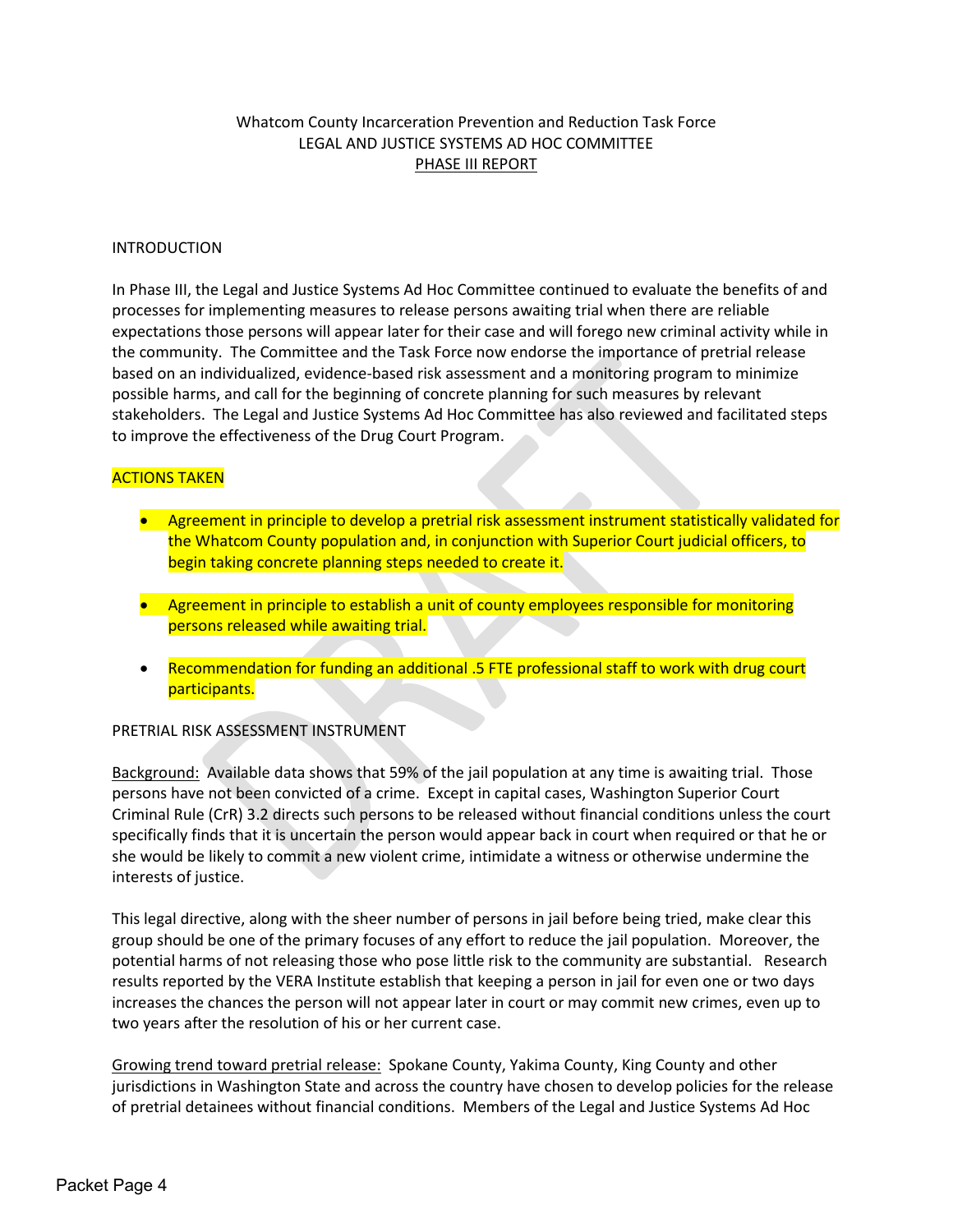Committee and the Task Force have made site visits to Spokane and Yakima and interviewed key participants in those efforts. A committee member now participates on a new state-wide task force beginning to explore expanding pretrial release methods. In addition, the Task Force brought in a criminal justice expert from the faculty of Washington State University who has worked on the Spokane County and King County efforts and others to present our Task Force members with information about best practices in the growing field of pretrial risk assessment and release.

Local approaches to pretrial release: The Bellingham Municipal Court recently implemented selfgenerated selection process for releasing and monitoring persons facing charges there, which has shown promising results with little negative effect on failures to appear back in court or the commission of new crimes. The judicial officers and the administrator of Whatcom District Court are actively developing a similar process using a standardized system created in Ohio, for which staff training certification has been achieved. The Lummi Nation judicial system has also adopted a range of innovative measures to reduce the incarceration of its pretrial defendants.

However, Whatcom County Superior Court judicial officers currently have no objective basis for making the determinations necessary under CrR 3.2 to release pretrial defendants without financial conditions. A very small percentage of pretrial defendants can be released anyway via subjective assessments. For the vast majority of Superior Court defendants, though, the only condition available to Superior Court judicial officers for pretrial release is to set bail. As a condition of release, bail presents two significant problems. First, the ability to pay a bail amount the court sets has very little relation to the likelihood that the person will return to court when required later or that he or she will not commit a new violent crime while on release, and thus releasing an individual on bail provides no protection for community safety. Second, relying on bail as a condition of pretrial release divides defendants on the basis of their wealth: those with adequate financial resources can secure their release, whereas those who are poor and many who are middle-income are more likely to have to remain incarcerated because they cannot afford the bail set for them.

BEST PRACTICES: The Task Force's consultants from the VERA Institute and the WSU expert present a consistent set of features that make up best practices for the release of pretrial individuals.

- i. The first element is the creation of a standardized, evidence-based risk assessment instrument to calculate the chances that an individual (a) will not appear back in court or (b) will become involved in new criminal activity. Generally, a pretrial risk assessment instrument gathers specific information considered relevant to those two determinations, such as past criminal history, previous failures to appear, seriousness of the current charge, and connections to the community like having family nearby or being employed. This information is assigned a weight, the sum of which yield an overall risk "score." In recent years, multiple instruments (such as the Ohio system being explored by our District Court) have been developed and localities can acquire the right to use them, and in some cases to modify them. It is important to emphasize that the assessment process does not override the professional judgment and discretion vested in our judicial officers. Rather, the result of an individual's risk assessment is a guide, not a mandate, for the judicial officer considering that individual's pretrial release.
- ii. The second element in the set of best practices for a pretrial risk assessment instrument is to have it "validated" statistically. The purpose of statistical validation is to ensure that the information obtained and the weights assigned accurately predict the two key risk factors (appearing back in court, and no criminal activity) for the local population where it is to be used.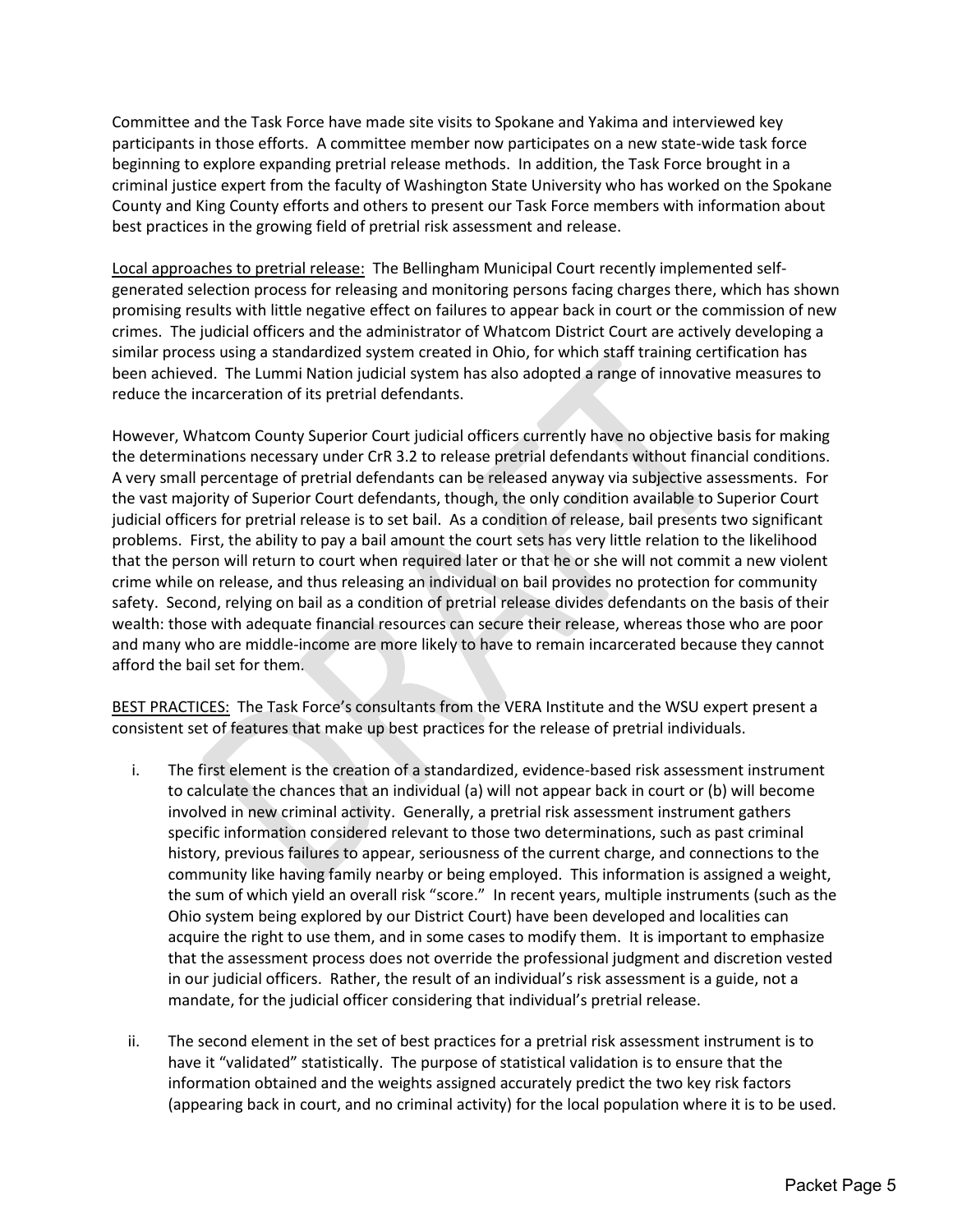This validation process often entails several stages: an initial validation is done with historical data from the jurisdiction and, once the finalized pretrial risk assessment instrument is in use, it is periodically re-validated to verify its continued accuracy.

iii. The third element of best practices involves establishing a decision-making framework for applying the scores provided by the instrument. Often, a collective local decision is made to create risk categories – low, medium, and high, perhaps – from the weighted scores and with each category to assign a range of possible non-financial conditions for release that a judicial officer can impose. The Washington State Supreme Court has very recently ruled that pretrial release conditions cannot be punitive, since the individual has not been convicted of the charges and retains a presumption of innocence. Best practice in this area calls for the least restrictive oversight of the individual that is possible, and the Committee has consensus that this should entail indirect monitoring approaches only and should avoid more intensive supervision. This is also consistent with the requirements for pretrial release provided in CrR 3.2. Examples of indirect monitoring are phone or text reminders of upcoming court appearance dates, periodic check-ins by the individual with court personnel, and various monitoring devices such as GPSenabled bracelets and similar hardware than can detect the presence of alcohol or drugs through the person's skin. All of these examples are currently being utilized to some extent in Whatcom County.

Both the pretrial risk assessment instrument being used by Bellingham Municipal Court and the one being contemplated by Whatcom County District Court draw on instruments in wide use elsewhere. However, neither of these instruments has been statistically validated for predictive accuracy with Whatcom County's population, and thus neither utilizes best practices to the fullest extent.

Additional factors: The Legal and Justice Systems Ad Hoc Committee has highlighted two further considerations related to adopting a pretrial risk assessment instrument.

- i. Many persons currently incarcerated in the jail face multiple charges, including charges in more than one jurisdiction that must be adjudicated in multiple courts. Little is gained if one court system uses a validated pretrial risk assessment instrument to make release decisions, while another court handling charges against the same individual uses a different approach and reaches different conclusions or imposes different conditions. To the fullest extent possible, the goal of reducing pretrial incarceration will be best served if the courts in Whatcom County work together toward a unified approach to pretrial release that is consistently applied. To date, several local court systems have indicated their willingness to consider aligning their practices with those other courts develop.
- II. A non-validated risk assessment instrument can still offer useful predictions for a judicial officer to consider, and in fact the Bellingham Municipal Court has had positive results with its assessments, as noted above. However, the approach for implementing a pretrial risk assessment instrument that has been recommended to the Committee and the Task Force by the VERA Institute consultants and the WSU criminal justice expert is to validate the instrument against the local population, and this has become the best practice standard in the field. Statistical validation, and the necessary software to accomplish it and to manage assessments comprehensively, are expensive propositions and the cost factors in adopting a validated pretrial risk assessment instrument need to be investigated further and weighed carefully in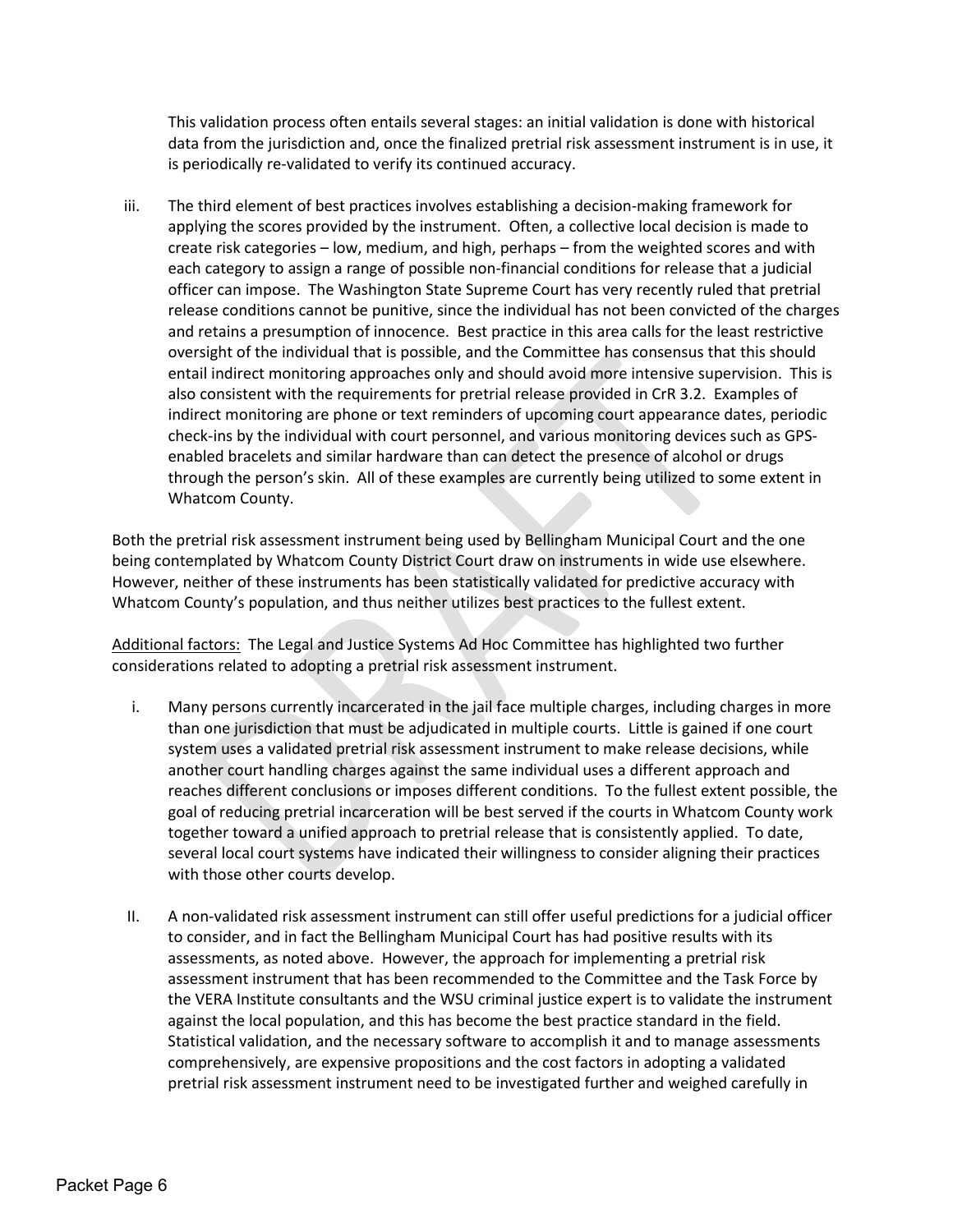moving toward a goal of safely and appropriately releasing more persons from jail prior to their trials.

## PRETRIAL MONITORING

As evidenced by the discussion above (see BEST PRACTICES, iii.), a decision-making framework that guides the terms of pretrial release acknowledges that some persons awaiting trial may be released even if there is some risk they will not appear again later or may engage in new crimes. A pretrial risk assessment is not sufficient without the support provided by a menu of monitoring activities. In other words, any risk must be adequately managed to promote the ends of the judicial process and the community's well-being.

The Superior Court judicial officers who have endorsed proceeding with concrete planning for a pretrial risk assessment instrument have also emphasized that employing such an instrument will be useful to them and will be able to reduce the jail population only if it works in conjunction with staffing dedicated to a pretrial monitoring function.

This necessary coordination between evidence-based risk assessment, pretrial release with non-financial conditions, and pretrial monitoring has been recommended by the VERA Institute consultants. It forms a key part of pretrial release programs being developed in Spokane County, Yakima County, and King County, as well as the program operating in Lummi Nation. It is also included in the focus of the statelevel pretrial risk assessment work group now underway. The Legal and Justice Systems Ad Hoc Committee and the Task Force together recommend the creation of an adequate staff capacity to monitor persons awaiting trial who have been released by our courts.

Deciding on the options for conducting pretrial monitoring, how many staff will be necessary for that work, what protocols should be adopted, and where staff should be assigned will be critical future tasks in establishing a sound program in Whatcom County. The same considerations cited previously for costeffectiveness and for making monitoring services available to multiple local jurisdictions will need to be addressed in the concrete planning effort to come.

## DRUG COURT IMPROVEMENTS

Whatcom County created a Drug Court program approximately 20 years ago that has successfully offered persons with substance use problems an opportunity for support and treatment of their problems instead of incarceration. Questions were raised to the Legal and Justice Systems Ad Hoc Committee about whether the original policies and procedures being employed were contributing as much as they could to diverting individuals from the jail. The Committee invited an analysis and recommendations for improving the drug court program from the presiding Superior Court judge and the administrator of the local therapeutic courts programs. Considerable discussion about these recommendations has yielded positive results and improved communication between public systems, and identified potential steps to achieve further improvements in the program in the future.

Additional part-time professional staff: Because of limited staffing, the drug court administrator is forced to do middle-level tasks (including in some cases administering random UA tests to participants) that prevent her from more productive work such as pursuing available grants to better fund the program. The Committee and the Task Force recommend that the County budget include funding to provide an additional.5 FTE position to support the work of the program administrator. Discussions with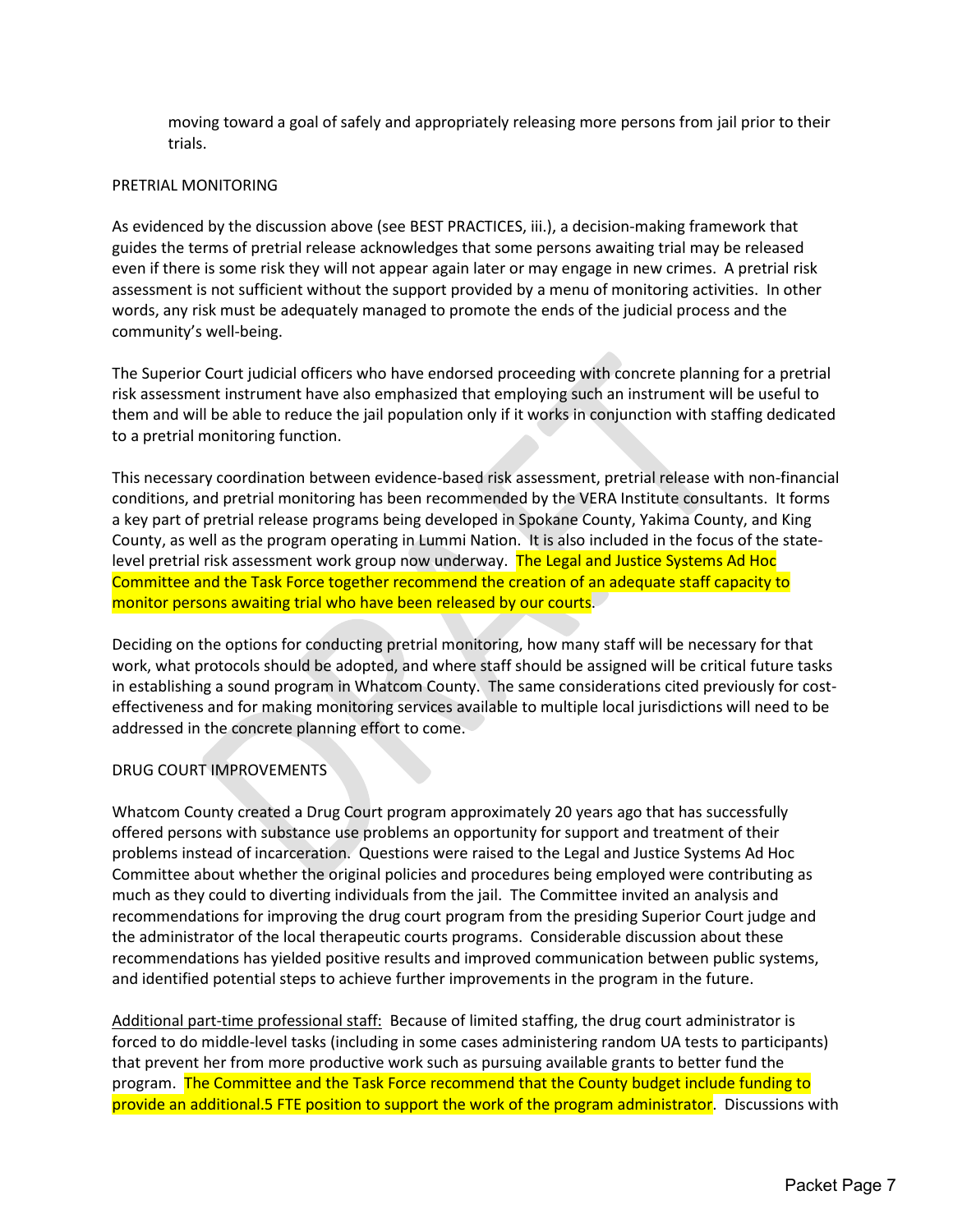the Superior Court administrator have increased the prospect for directing existing unspent funding to this purpose, and efforts will continue to make this funding a more permanent and explicit part of the county's budget.

Improving teamwork and cooperation: The "team" that works with drug court participants includes the Prosecutor's Office, the supervising judge, the therapeutic courts administrator and support staff, and the Public Defender's Office. The Committee was informed that this team had never all attended a national training together to enhance and upgrade their collective knowledge and coordination. Identifying this fact prompted communication with the County Health Department, which clarified that dedicated behavioral health sales tax revenue could be available to fund such training and plans are now proceeding to allow the team to attend such training in 2018. In a similar way, it was reported that the drug court program had inadequate resources available to provide drug court participants with minimal but motivational positive incentives (for example, a gift card for a free coffee drink or a movie pass) to acknowledge incremental progress in the program. Positive incentives are a best practice for drug court programs, according to the standards established by the National Association of Drug Court Professionals (NADCP). As with the cost of training, the Health Department agreed that dedicated behavioral health sales tax revenue was also appropriate for this purpose.

Eligibility for referral to Drug Court: It is the responsibility of the Prosecutor's Office to determine which individuals should be referred to the drug court program for evaluation of whether they are promising candidates for participation. This referral is a discretionary decision which the Prosecutor's Office takes very seriously and for which it uses its own professional judgment. In the time since the Whatcom County drug court program was established, however, the views of drug court professionals about the methods for appropriate referrals have evolved due to subsequent research. The best practices now set by the NADCP call for use of an evidence-based, validated eligibility screening tool to inform the Prosecutor's referral decision. The Committee has entertained considerable debate about whether the local program should adopt this best practice and move toward incorporating such a screening tool into its referral process. Available standards and practices for awarding substantial but very competitive federal grants for drug court programs seem to penalize grant applicants that do not implement this and other best practices. For the present time, the Prosecutor's Office expressly rejects use of an evidencebased screening tool as unnecessary. However, the Prosecutor's Office and the Superior Court are committed to ongoing discussions about drug court improvements and this step may be reconsidered at an appropriate future time.

Exploring expansion of supportive housing: The drug court program generally requires a new participant to live in a "clean-and-sober" supported housing environment for the first several months of involvement in the program. This is reasonably intended to provide a setting that separate the participant from people and circumstances related to the substance use problems he or she is starting to deal with. Unfortunately, the availability of such housing in Whatcom County is limited. In addition, the agencies that provide "clean-and-sober" housing tend to operate with a zero-tolerance approach to relapses that may lead directly to the loss of the housing, whereas the accepted model for drug court is to view relapses as part of the recovery process and as a signal of the need for more services, not less. Following the analysis and recommendations of the drug court administrator, further conversations began in the community about exploring the development of additional supported housing. This effort quickly engaged a non-profit housing development agency, a non-profit supported housing provider, a community-based foundation committed to criminal justice improvements, the County Health Department, and a non-profit property owner. Much more specific work needs to be done to advance this prospect, but everyone in these conversations to date is gratified by the support engendered so far.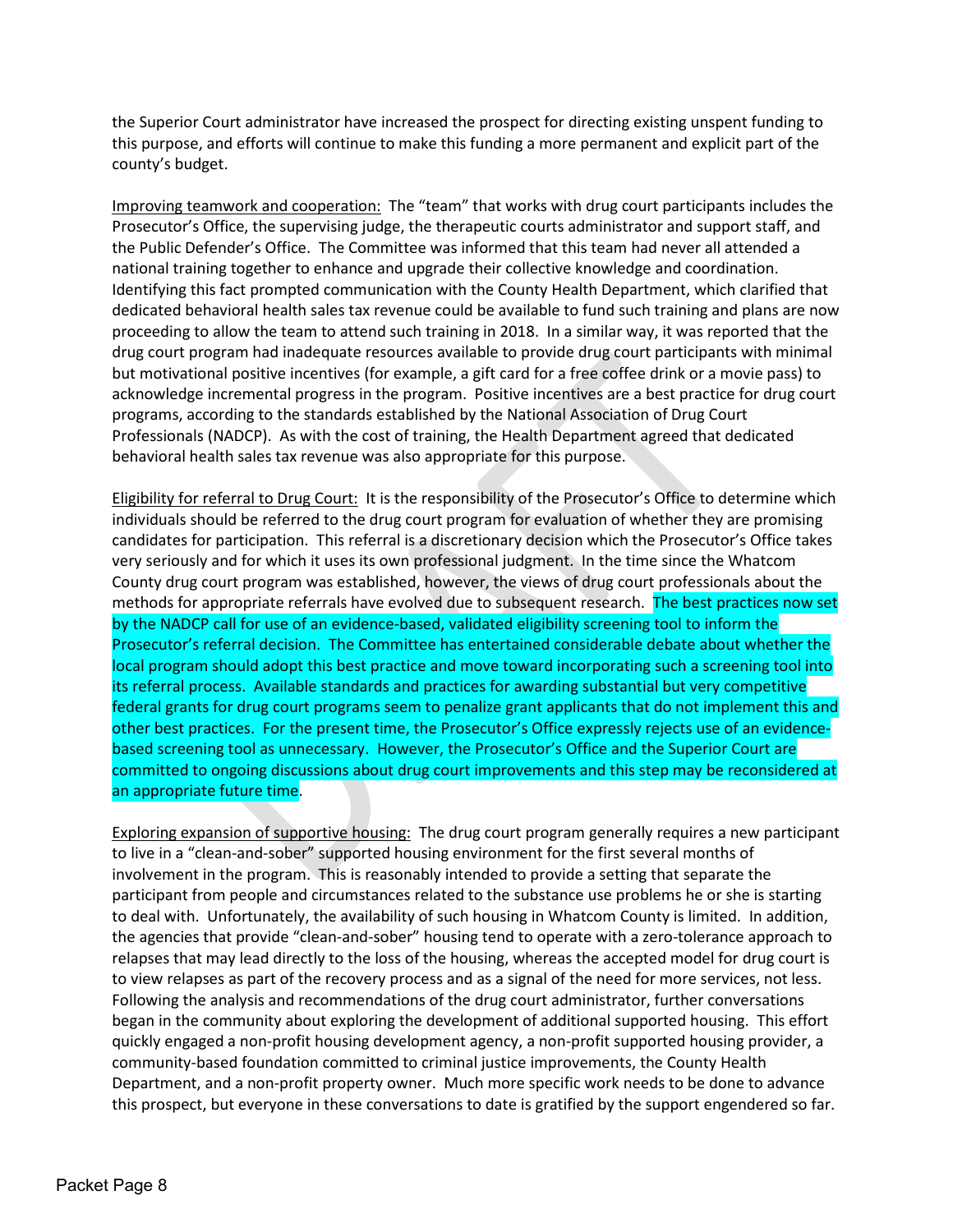| From:        | Phillips, Chris                               |
|--------------|-----------------------------------------------|
| To:          | Forrest Longman; Tyler Schroeder; Anne Deacon |
| $Cc$ :       | <b>Jill Nixon</b>                             |
| Subject:     | Triage section of the Phase III report        |
| Date:        | Sunday, November 05, 2017 6:01:06 PM          |
| Attachments: | image003.png                                  |
|              | image006.png                                  |
|              | Phase III Report cp.draft 11.5.17 V2.docx     |
| Importance:  | High                                          |

Good evening Forrest, Anne and Tyler,

I am enclosing a draft of the Phase III Report/ Triage Section. I worked off the Interim Phase III report and used track changes. The edits begin on pages 4 and 5 and then again on pages 9 – 15.

There's a number of places in the document that I just took a guess, so if it appears off, it's probably because it is. For example, I would encourage those with a greater grasp of the financial and political nuisances than I, to take a look at the Capital Funding section. Please feel free to make what edits you think are needed in any and all of it.

I highlighted three questions:

- 1. Pg 9: . [Is it true that the fire code issues have been resolved? Do we want to say anything more about how it was resolved? Not sure that its needed].
- 2. Pg 13: [Do we want to discuss bonding as a possible plan B?]
- 3. Pg 15: [Do we want to get any more specific with next steps?]

Let me know how I can assist further,

Chris

**Chris Phillips** | Director for Community Health | NW<br>PeaceHealth |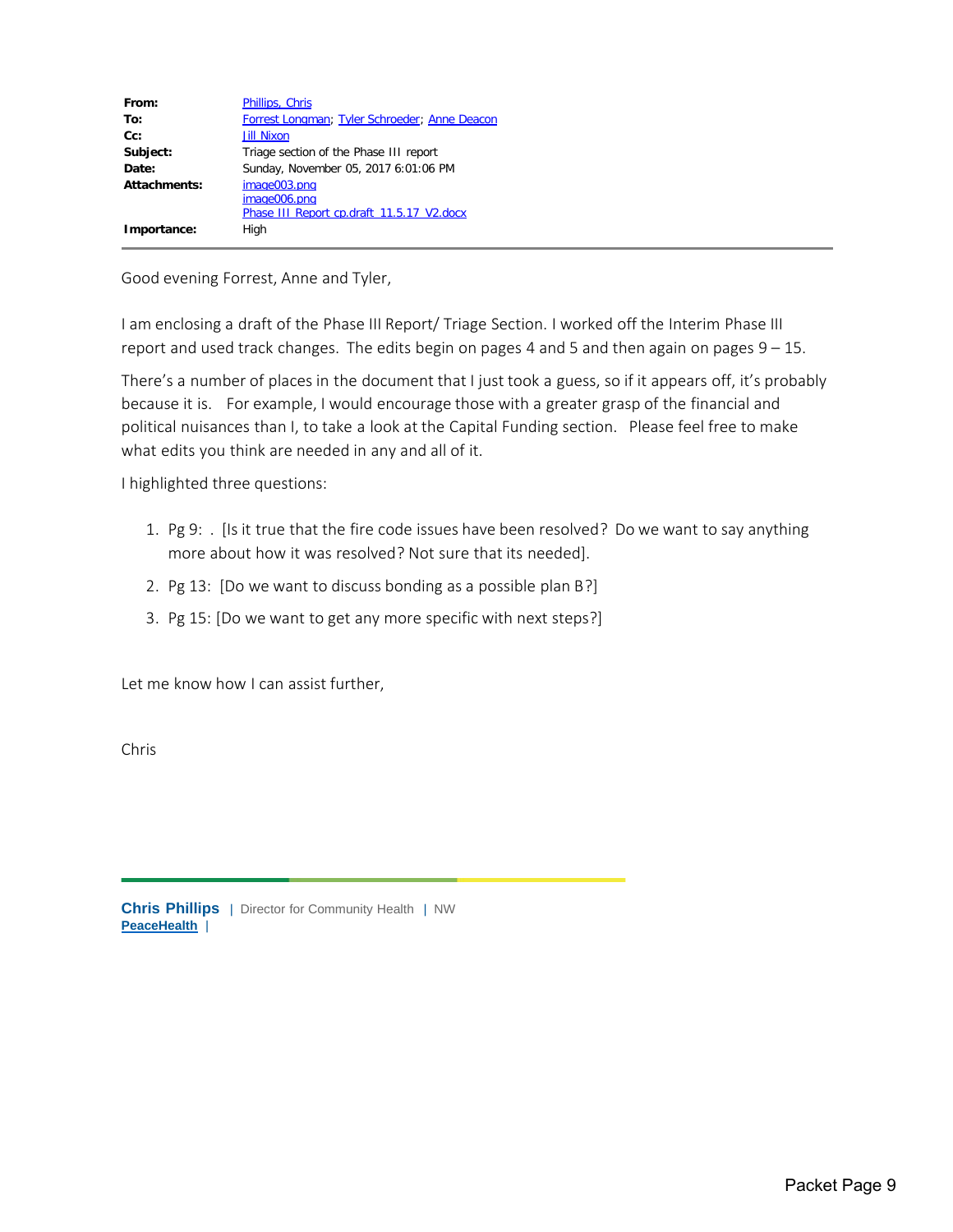## **EXECUTIVE SUMMARY**

This is an initial update preceding the third report requested by the Whatcom County Council when it created the Incarceration Prevention and Reduction Task Force (Task Force). The third and final report is due to the Council December 5, 2017. The Task Force has organized itself into three ad hoc committees to focus on specific areas of interest:

- 1. Development of an expanded Crisis Triage Facility (Triage Facility Ad Hoc Committee);
- 2. Identification of current jail diversion programs and opportunities for new or expanded programs within the court process (Legal & Justice System Ad Hoc Committee); and
- 3. Identification of current behavioral health programs and opportunities for new or expanded programs to reduce jail use by individuals with mental illness or substance abuse disorder (Behavioral Health Ad Hoc Committee).

#### TRIAGE FACILITY AD HOC COMMITTEE

In the Phase II report The Triage Ad Hoc Committee made the following recommendation:

- 1. Develop two 16-bed units joined in one building off a common foyer with a common intake space; each unit licensed as a Residential Treatment Facility. One unit will provide mental health crisis stabilization services as a Crisis Triage Facility. The other unit will provide acute substance detoxification services.
- 2. The 16-bed mental health Crisis Triage Unit will be certified as voluntary with enhanced security. The other unit will be certified as an Acute Detox Facility.
- 3. Focus efforts on redeveloping the Division Street location.

Additionally, the committee strongly recommended that the County continue to support the development of a continuum of care, and noted that Triage facility success will be limited without sufficient resources to support individuals once they have stabilized and are ready to be discharged.

The Committee, with active and ongoing staff support from the Health Department and the Executive's Office, has put together preliminary operational and facility plans and has made significant progress on both capital and operational funding. Total capital cost is now projected to be approximately \$9 million, of which \$5.5 million has been committed. The regional Behavioral Health Organization requested the balance from the State Legislature $\tau$ . That request remains tied up in the State capital budget impasse. Operational funding is projected to be nearly \$5 million annually and expected to be funded primarily by the regional Behavioral Health Organization with Medicaid dollars. The committee will continue to provide input on this planning process.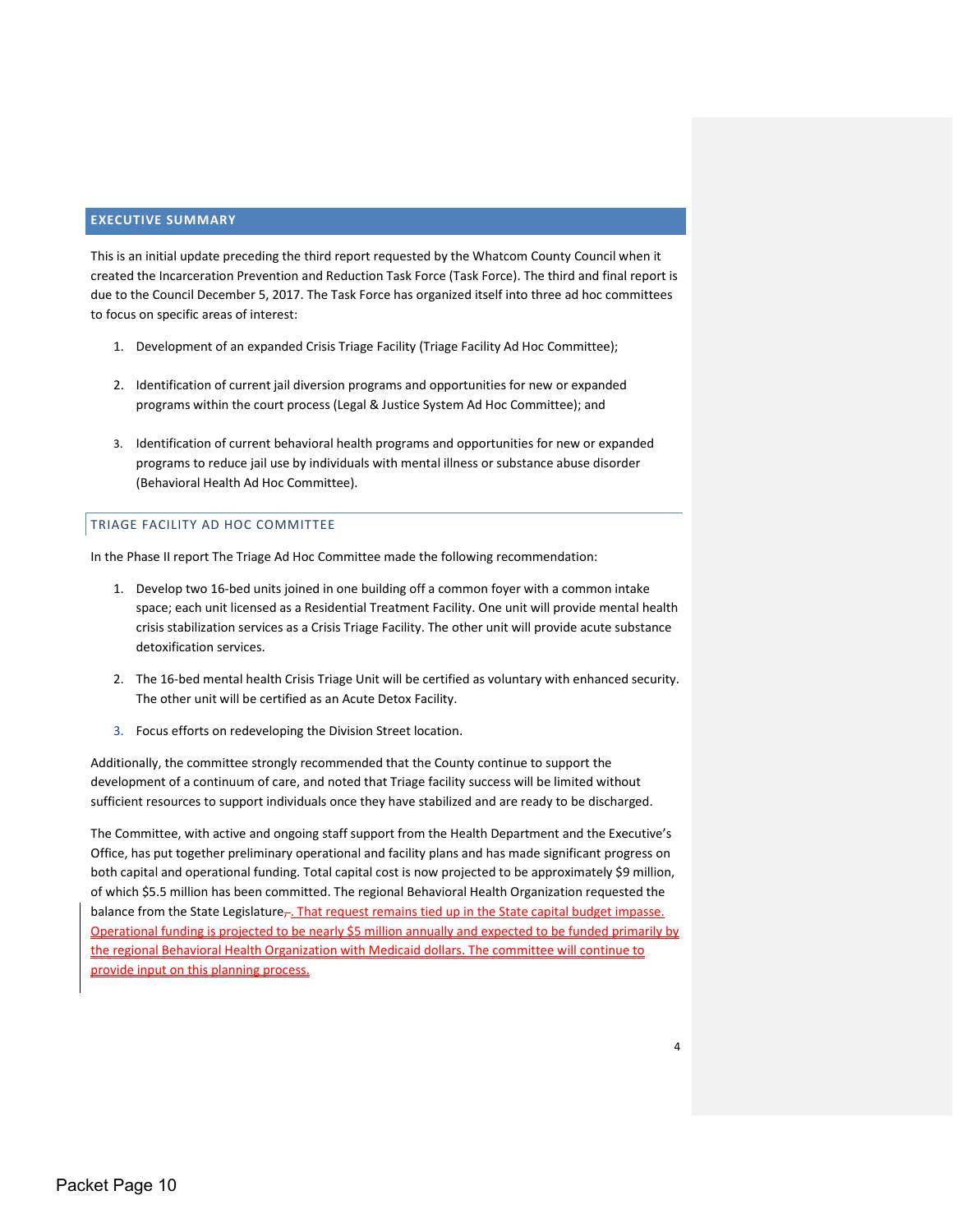Over the last several months progress has been made on developing a public outreach framework, and securing Council approval of a contract with an architect for a schematic design and associated services. Additionally, the Task Force passed a resolution recommending that the County assess the advisability of building a stand-alone crisis triage center as opposed to re-modeling the existing Iron Gate facility. which is currently working to complete the biennial budget. Operational funding is project nearly \$5 million annually and expected to be funded primarily by the regional Behavioral Health Organization with Medicaid dollars. The committee will continue to provide input on this planning process.

### LEGAL & JUSTICE SYSTEM AD HOC COMMITTEE

The Legal & Justice System Ad Hoc Committee has focused on developing an evidence-based, pretrial risk assessment tool and pretrial supervision unit. An analysis by the Prosecutor's Office, reviewing three days of jail use, found 36-37 percent of the jail population being held pretrial on felony charges. That analysis identified a number of individuals who could be eligible for pretrial release, depending on the criteria. This population could represent a meaningful impact on jail use. However, the committee expects that further analysis and program development will identify a more precise proportion of the jail population, including misdemeanants, which may be eligible for release. The work of the Vera Institute will inform this effort.

For the final Phase III report, the committee intends to develop recommendations concerning the creation and adoption of a risk assessment tool and pretrial supervision unit. Additionally, the committee will continue to review opportunities to improve the legal and justice systems, including ensuring existing programs are using best practices and that treatment programs are evidence-based.

### BEHAVIORAL HEALTH AD HOC COMMITTEE

The Behavioral Health Ad Hoc Committee focused most of its preliminary Phase III work on developing and enhancing services that may avert arrest and incarceration. This effort aligned with our priority to develop or improve programs that link to the "front door" of the Crisis Triage facility.

The committee provided ongoing review and feedback on a community initiative to develop a coordinated system of response and engagement with individuals who frequently use crisis and criminal justice systems in ineffective and inappropriate ways. These individuals are the "familiar faces" that our community spends significant time and money on with minimal positive impact.

The initiative, **G**round-level **R**esponse **A**nd **C**oordinated **E**ngagement, or GRACE, is a community effort encompassing the health care system and criminal justice. The GRACE project is intended in part to prevent and reduce arrest and incarceration for a targeted group of individuals by providing better coordination of interventions that connect them to treatment and support services which serve as alternatives to jail. The program is not another crisis system program to be used by anyone in distress.

5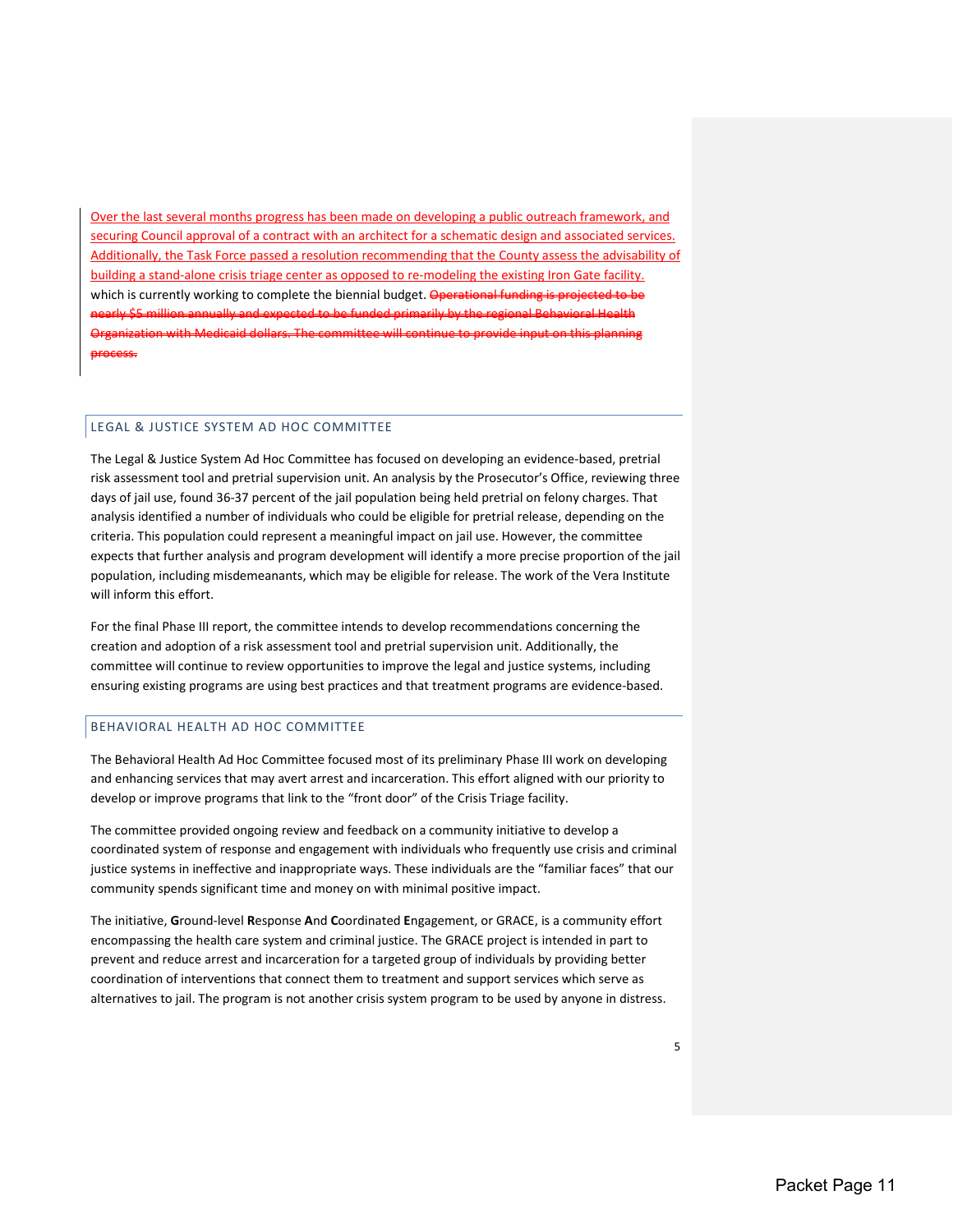### **INTRODUCTION**

The Whatcom County Council created the Incarceration Prevention and Reduction Task Force (Task Force) by Ordinance 2015-25. It charged the Task Force with recommending a continuum of new or enhanced programs to divert or prevent incarceration of individuals with mental illness and substance use disorders. Implicit in the charge is to consider both the safety of the public and the most effective tools necessary to deal with such individuals charged with, or at risk of committing, a criminal violation consistent state and tribal laws. Ordinance 2015-37 amended the Task Force charge, to "expand, as soon as reasonably possible, available alternatives to incarceration…" for individuals in general.

The ordinance structured the work of the Task Force into three phases and several objectives.

The Task Force delivered the Phase I report in February of 2016. That report focused on developing goals for a new or enhanced crisis triage center. It presented preliminary recommendations for a crisis triage facility; a description of current justice system and behavioral health programs; and an extensive list of possible changes or additions to the overall justice system and behavioral health system continuums of diversion and treatment alternatives. That and subsequent reports can be found on the [Task Force webpage.](http://www.whatcomcounty.us/2052/Incarceration-Prevention-and-Reduction-T)

The Phase II report was delivered in October of 2016. It included specific recommendations for the development of a new Crisis Triage Facility, recommendations for reducing barriers for electronic home monitoring, a mapping of existing behavioral health programs and a discussion of how to develop effective programs.

The final Phase III report is due to the County Council by December 5, 2017, as set by Ordinance 2017- 004. The report will include specific operational plans and budgets for implementing crisis intervention, triage and incarceration prevention and reduction programs. This initial Phase III report provides an update on Crisis Triage Facility specifications and preferred location, and investigations on expanding alternatives to incarceration.

The Task Force is composed of three ad hoc committees which discuss, review and develop proposals. The committees then make recommendations to the larger Task Force which further reviews the recommendations and makes recommendations to the County Council. Such recommendations, with appropriate background information and discussion, will be included in the final Phase III report. The three committees are organized as follows:

#### TRIAGE FACILITY AD HOC COMMITTEE

The Triage Facility Ad Hoc Committee is tasked with assessing the existing Crisis Triage Facility, developing recommendations for a new or enhanced Crisis Triage Facility, and providing goals and objectives for improvements to current systems. These goals and objectives, if acted upon, may enhance the ability of law enforcement and emergency medical services to divert individuals with mental illness/substance use disorders to appropriate and available treatment modalities, and provide alternatives to incarceration when necessary.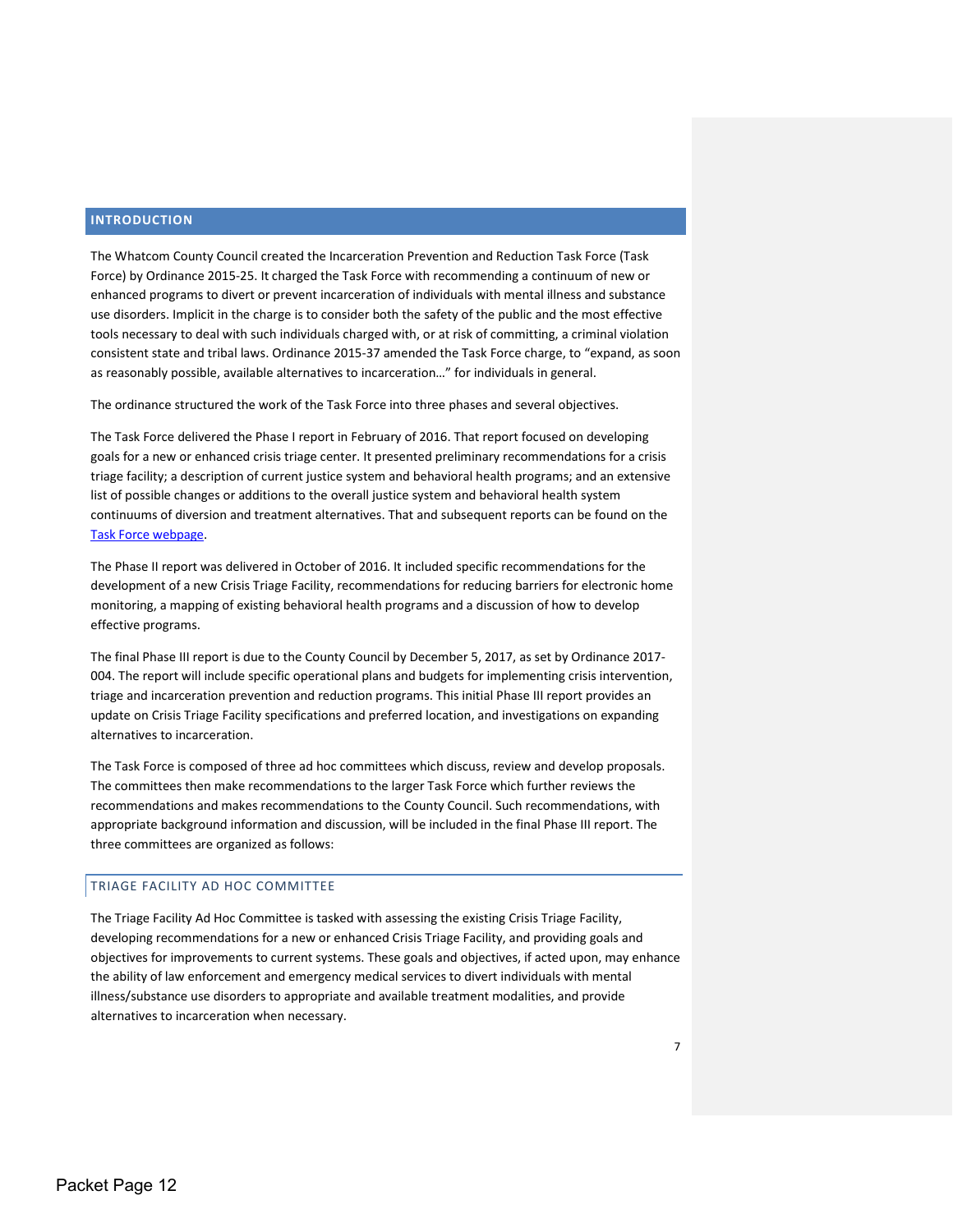## LEGAL & JUSTICE SYSTEM AD HOC COMMITTEE

The Legal & Justice Ad Hoc Committee is reviewing incarceration alternatives and diversion programs as well as developing recommendations for specific, achievable programs and services that would prevent or reduce incarceration, within and parallel to the legal and law enforcement systems for both individuals with mental illness/substance use disorder and the general population. They are keenly focused on short-term "wins" that will make immediate improvements to current programs and services, consistent with the laws of the state and tribal laws.

## BEHAVIORAL HEALTH AD HOC COMMITTEE

The Behavioral Heath Ad Hoc Committee is mapping existing programs and services, and developing recommendations for new, or enhancements of existing programs, designed along a continuum that effectively reduce incarceration of individuals struggling with mental illness and chemical dependency. The committee is charged with evaluating current programs, and benchmarking them against recognized best practices.

## **TRIAGE FACILITY AD HOC COMMITTEE REPORT**

## **INTRODUCTION**

In the Phase II report The Triage Ad Hoc Committee made the following recommendation:

- 1. Develop two 16-bed units joined in one building off a common foyer with a common intake space; each unit licensed as a Residential Treatment Facility. One unit will provide mental health crisis stabilization services as a Crisis Triage Facility. The other unit will provide acute withdrawal stabilization services.
- 2. The 16-bed mental health Crisis Triage Unit will be certified as voluntary with enhanced security. The other unit will be certified as an Acute Withdrawal Stabilization Facility.
- 3. Focus efforts on redeveloping the Division Street location.

Additionally, the committee strongly recommended that the County continue to support the development of a continuum of care, and noted that the success of the Crisis Triage Facility will be limited without sufficient resources to support individuals once they have stabilized and are ready to be discharged.

The Committee, with active and ongoing staff support from the Health Department and the Executive's Office, has put together preliminary operational and facility plans and has made significant progress on both capital and operational funding.

8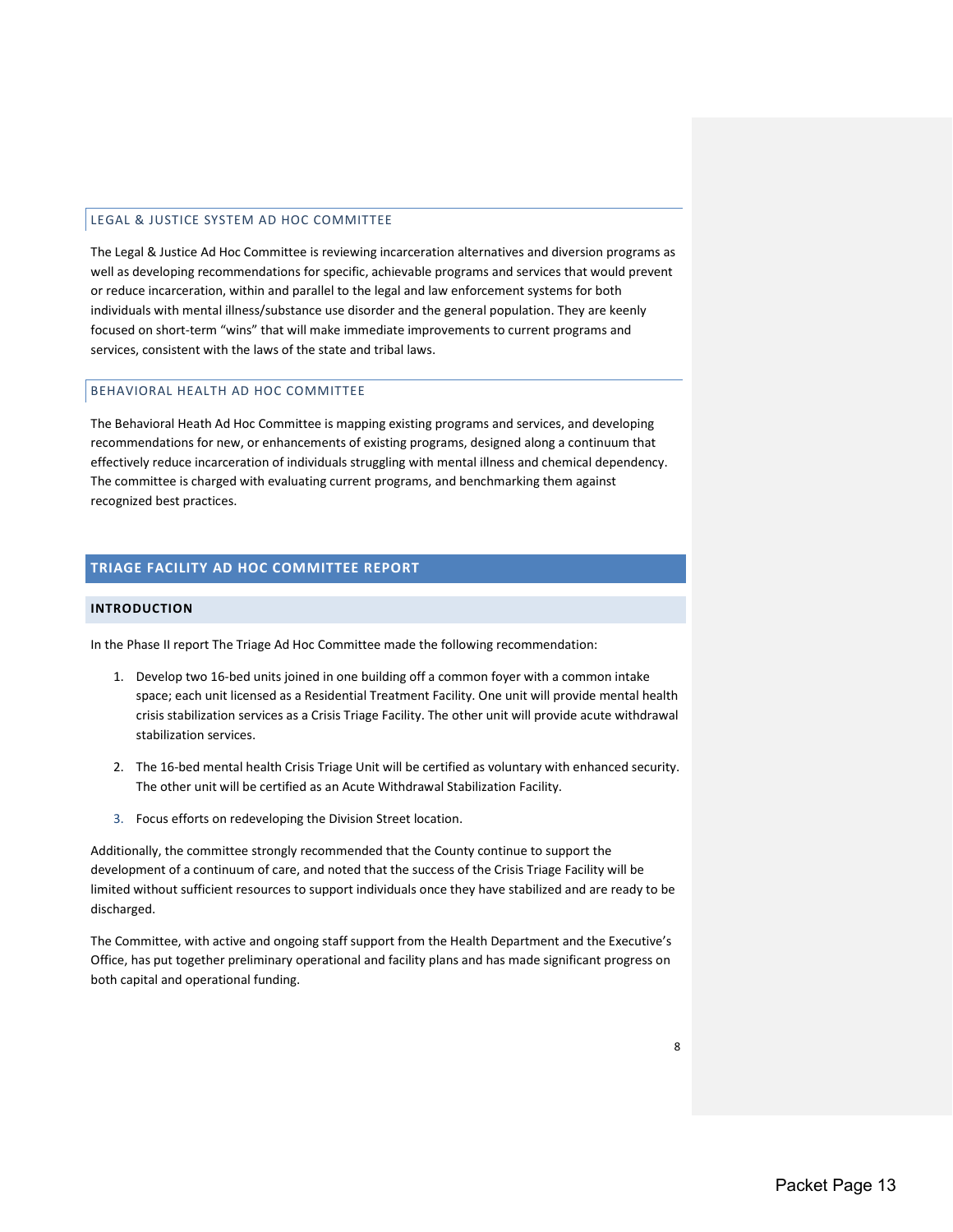### **FACILITY PLAN**

#### DESIGN

The Phase II report described the capacity and limitations of the current Triage Facility, and outlined the factors that were considered to estimate the need for additional crisis triage bed and detox bed capacity. While the needs are projected to be somewhat greater than the 32-bed recommendation, 16 beds for each discreet unit are the maximum allowed under Medicaid rules. Accordingly, the design is for two 16-bed units joined in one building off a common foyer. One unit will provide mental health crisis stabilization services. The other unit will provide acute withdrawal stabilization services.

In the Interim Phase III Report, it was noted that aWhile preliminary architectural drawings have been developed, they cannot be finalized and a contract awarded to a qualified general contractor until a regulatory issue regarding the interpretation of fire code by two different Departments of State government was holding up the development of is resolvedarchitectural drawings. A recent interpretation of a building code by the Washington State Department of Health Construction Review Services Division is creating significant challenges to facility design. The interpretation creates a requirement for additional walls for fire suppression and is being challenged by two similar projects elsewhere in the state. The requirement for additional walls compromises line of sight and sound of facility clients, thereby jeopardizing client safety. The Whatcom County Triage expansion may be delayed until this issue is resolved. The committee will continue to monitor the situation and reach out to individuals who may be able to lobby for reinterpretation of this rule. This problem has been resolved, and, the County has engaged an architect to complete program and conceptual design as outlined below. [Is it true that the fire code issues have been resolved? Do we want to say anything more about how it was resolved? Not sure that its needed].

Programming design will include the following:

- Confirmation of project scope, including a detailed description of the facilities programming requirements; verification of DSHS and Department of Health licensing requirements
- Confirmation of structural, mechanical, and electrical requirements for the project
- Verification of building code issues with the City of Bellingham, Washington State Department of Health, Department of Social and Health Services, Washington State Fire Marshal, International Building Code (as adopted by the State of Washington and the City of Bellingham) and / or others as applicable
- Development of a detailed project schedule, incorporating provisions for the continued operation of the existing facility
- Preparation of an Estimate of Probable Construction Cost, based upon the facility program and the established project time schedule,
- Confirmation of the overall Project Schedule
- Revisions and updates as required to the Overall Project Budget.

Conceptual Designs will be offered for the following two options:

(1) renovation and addition to the existing building to accommodate the Facility Program, and (2) the development of an independent new building adjacent to the existing building,

**Formatted:** Font: 11 pt **Formatted:** Font: 11 pt **Formatted:** Highlight **Formatted:** Font: 1 pt **Formatted:** Left, Indent: Left: 0" **Formatted:** Font: 11 pt **Formatted:** Indent: Left: 0.25", Bulleted + Level: 1 + Aligned at: 0.73" + Indent at: 0.98" **Formatted:** Font: 11 pt

| Formatted: Font: 11 pt             |
|------------------------------------|
|                                    |
| Formatted: Font: 11 pt             |
| Formatted: Font: 11 pt             |
|                                    |
| Formatted: No bullets or numbering |
| <b>Formatted:</b> Font: 11 pt      |

**Formatted:** Font: 11 pt **Formatted:** Font: 11 pt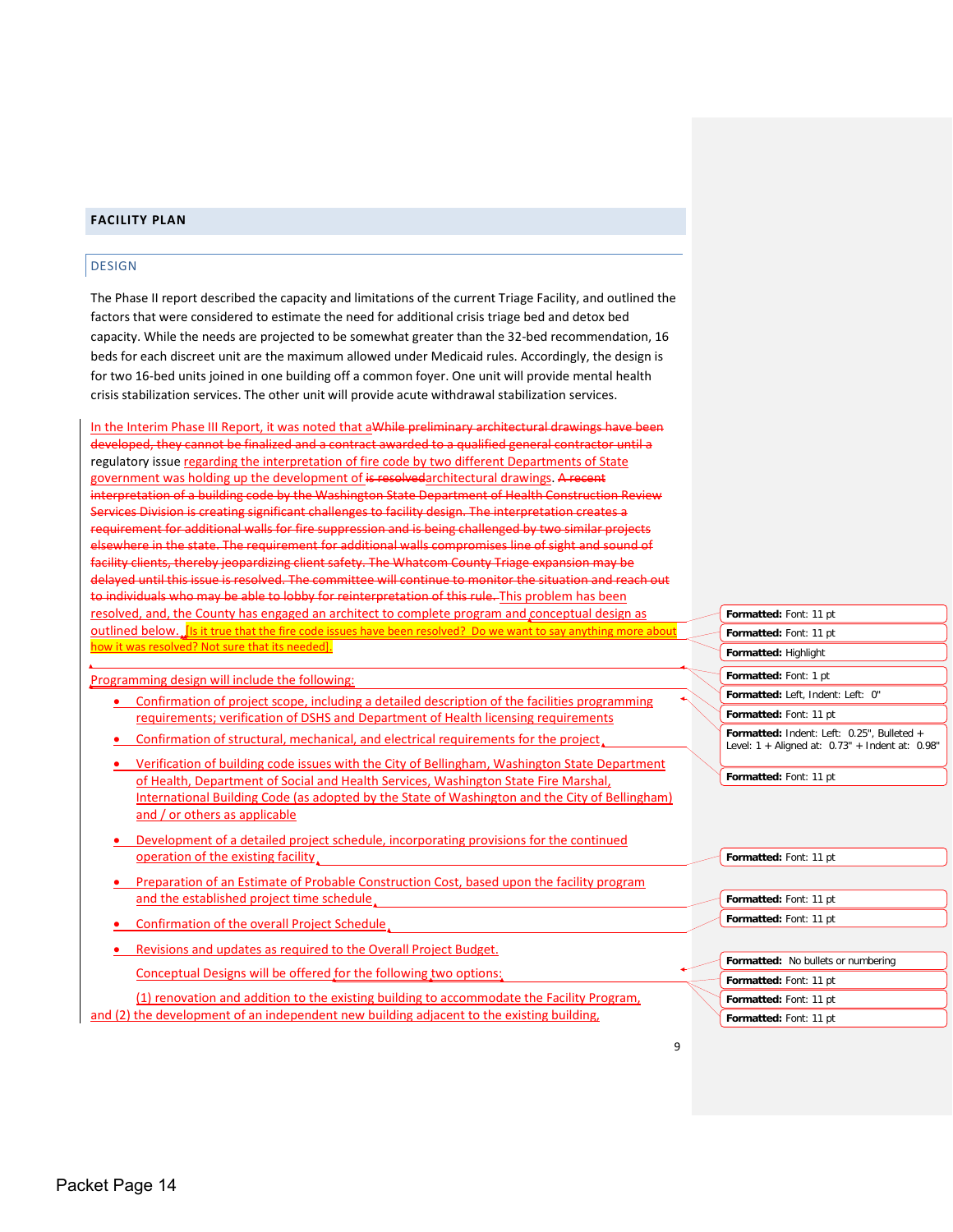incorporating the complete Facility Program.

Both options will be presented including a detailed cost comparison that incorporates both hard construction cost and soft development costs.

A scope of work that includes the above items has been negotiated with architect Ron Wright for a fee of \$30,000.

**Formatted:** Right: 0", Space After: 12 pt, No bullets or numbering

**Formatted:** Indent: Left: 0" **Formatted:** Font: 11 pt

## **LOCATION**

In the Phase II report the Committee reviewed the alternatives to the current Division Street location, and recommended that the County move forward with redevelopment at Division Street. There were three issues noted in the Phase II report that needed to be addressed, and they were 1) ensuring adequate public transportation; 2) assurances given to the City of Bellingham and neighborhood concerning the long-term disposition of the property after the termination of its temporary use as a Work Center; and 3) the need to close the current triage center during construction.

As noted in the Phase II Report, expansion of WTA service addresses the first issue, and recent discussions between the County and City coupled with the planned public outreach addresses the second issue. The third issue remains a concern that is being factored into the planning options that are outlined below.

The Task Force is recommending that the County explore making the Triage and Crisis Respite facility free-standing for four reasons: 1) The cost differential for the remodel and a new facility is only 16 percent; 2) hidden problems often occur with remodels, so the new construction forecast will be more accurate; 3) it gives better use of the existing building by not eliminating what they currently have and 4) there will be a savings from not having to move people from the existing facility during construction. The next step, assuming that the regulatory issues noted above can be resolved and architectural loped, will be to host an early public process, hopefully in Sep nunity to the plan and invite public comment. Subsequent outreach will include:

1. Letters and outreach to the neighbors;

2. Media outreach about the project; and

3. Compliance with City of Bellingham's requirements for public outreach during the building permit process.

The Phase II Report called out the need to proactively engage the public, including people living in close proximity to the anticipated program site. To ensure a transparent, open process for stakeholders, citizens and decision makers, the County Executive's Office has worked with the Task Force to develop a Public Involvement Plan that includes:

| Formatted: Font: 11 pt                                      |  |  |  |  |  |
|-------------------------------------------------------------|--|--|--|--|--|
| <b>Formatted:</b> Font: (Default) +Body (Calibri), 11<br>pt |  |  |  |  |  |
| Formatted: Space After: 0 pt                                |  |  |  |  |  |
| <b>Formatted:</b> Font: (Default) +Body (Calibri), 11<br>рt |  |  |  |  |  |
| Formatted: Font: 11 pt                                      |  |  |  |  |  |
| Formatted: Font: 11 pt                                      |  |  |  |  |  |
| <b>Formatted:</b> Font: (Default) +Body (Calibri), 11<br>pt |  |  |  |  |  |
| Formatted: Font: 11 pt                                      |  |  |  |  |  |
| <b>Formatted:</b> Font: (Default) +Body (Calibri), 11<br>pt |  |  |  |  |  |
| Formatted: Font: 11 pt                                      |  |  |  |  |  |
| Formatted: Font color: Auto                                 |  |  |  |  |  |
| Formatted: Normal, No bullets or numbering                  |  |  |  |  |  |
| Formatted: Font: (Default) +Body (Calibri), 11<br>pt        |  |  |  |  |  |
| <b>Formatted:</b> Font: (Default) +Body (Calibri), 11<br>рt |  |  |  |  |  |
| <b>Formatted:</b> Font: (Default) +Body (Calibri), 11<br>pt |  |  |  |  |  |
|                                                             |  |  |  |  |  |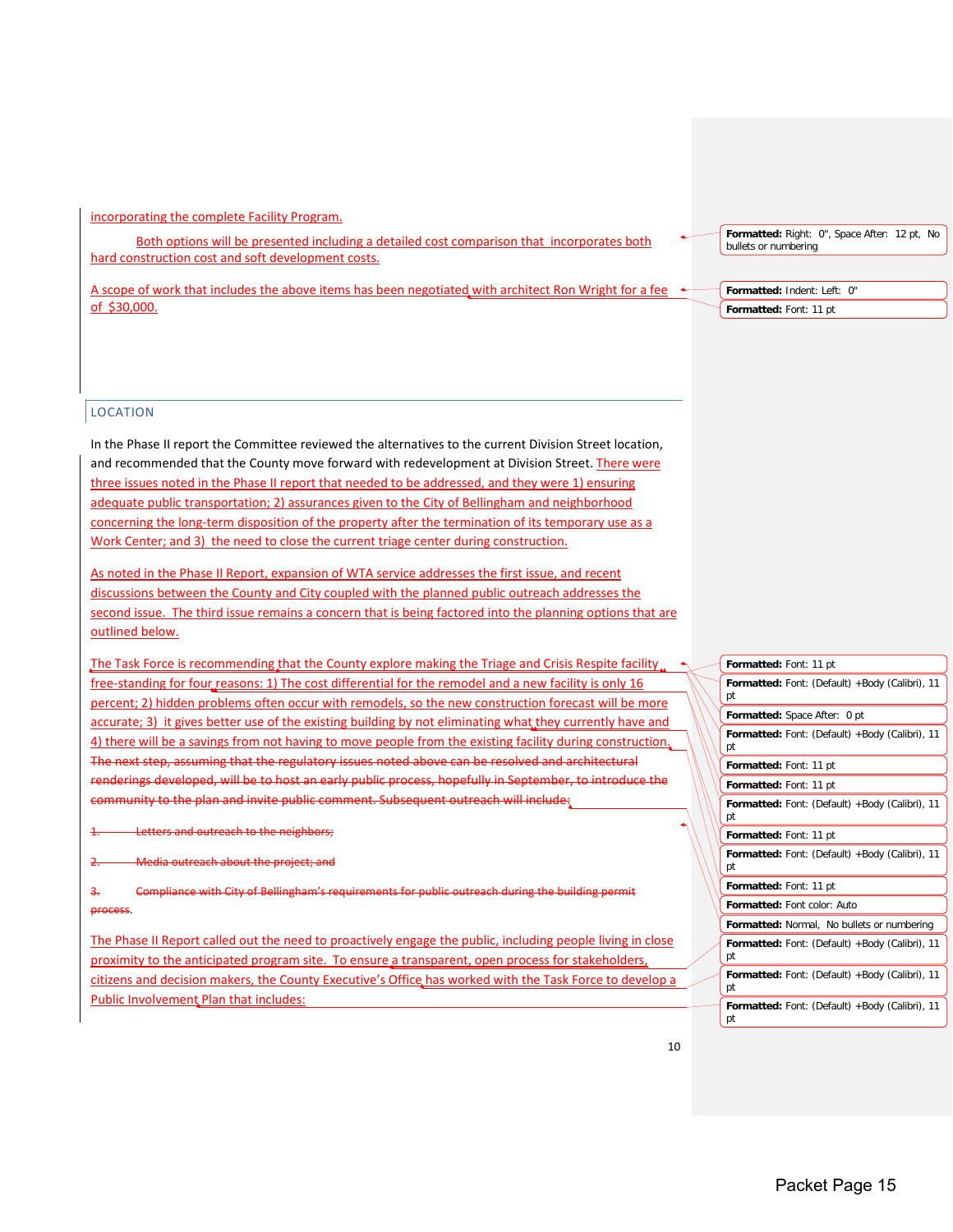- Public briefings with the Incarceration Prevention Task Force and the Triage Committee, the Bellingham City Council and the County Council
- Neighborhood Notice/Meeting discussions
- **Key Stakeholders Discussions**
- Permit process

The Phase II report noted three issues surrounding the Division Street Location and the Task Force has taken steps to address these issues.

The first issue was limited public transportation service to the site. The Whatcom Transport Authority recently expanded service on the bus line serving the location. However, this may not be sufficient; the Task Force will continue to seek further service expansions to mitigate transportation challenges.

The second issue is the assurances given to the City of Bellingham and neighborhood concerning the long-term disposition of the property after the termination of its temporary use as a Work Center. At the time, the County committed to return the property to private ownership when the Work Center was closed. It is anticipated the County and City will work together toward insuring this location remains a viable location. Additionally, the City agrees that the utilization of this facility for the purposes of a triage cer would not be violative of the agreements. Assurances to the neighborhood will be addressed during the public outreach process.

The final issue was the potential need to close the triage center during construction. The continues to explore this issue as planning continues.

#### CAPITAL FUNDING

In the early stages of planning the estimated cost has ranged from \$6.5 to \$9 million. The more specific project budget as developed by Ron Wright Associates in August, 2017 is for \$7 million. That budget can be seen on the next page.

| Formatted: Font: 11 pt                                                                                            |
|-------------------------------------------------------------------------------------------------------------------|
| Formatted: Font: 11 pt                                                                                            |
| <b>Formatted:</b> Space Before: 0 pt, After: 4 pt,<br>Add space between paragraphs of the same<br>style           |
| Formatted: Font: 11 pt                                                                                            |
| Formatted: Font: (Default) Arial, 10 pt                                                                           |
| Formatted: Font: Not Bold                                                                                         |
| Formatted: List Paragraph, Left, Space After:<br>4 pt                                                             |
| Formatted: Font: (Default) Arial                                                                                  |
| <b>Formatted: Font: Not Bold</b>                                                                                  |
| Formatted: List Paragraph, Space After: 4 pt,<br>Bulleted + Level: $1 +$ Aligned at: $0.25"$ +<br>Indent at: 0.5" |

**Formatted:** Font: (Default) Arial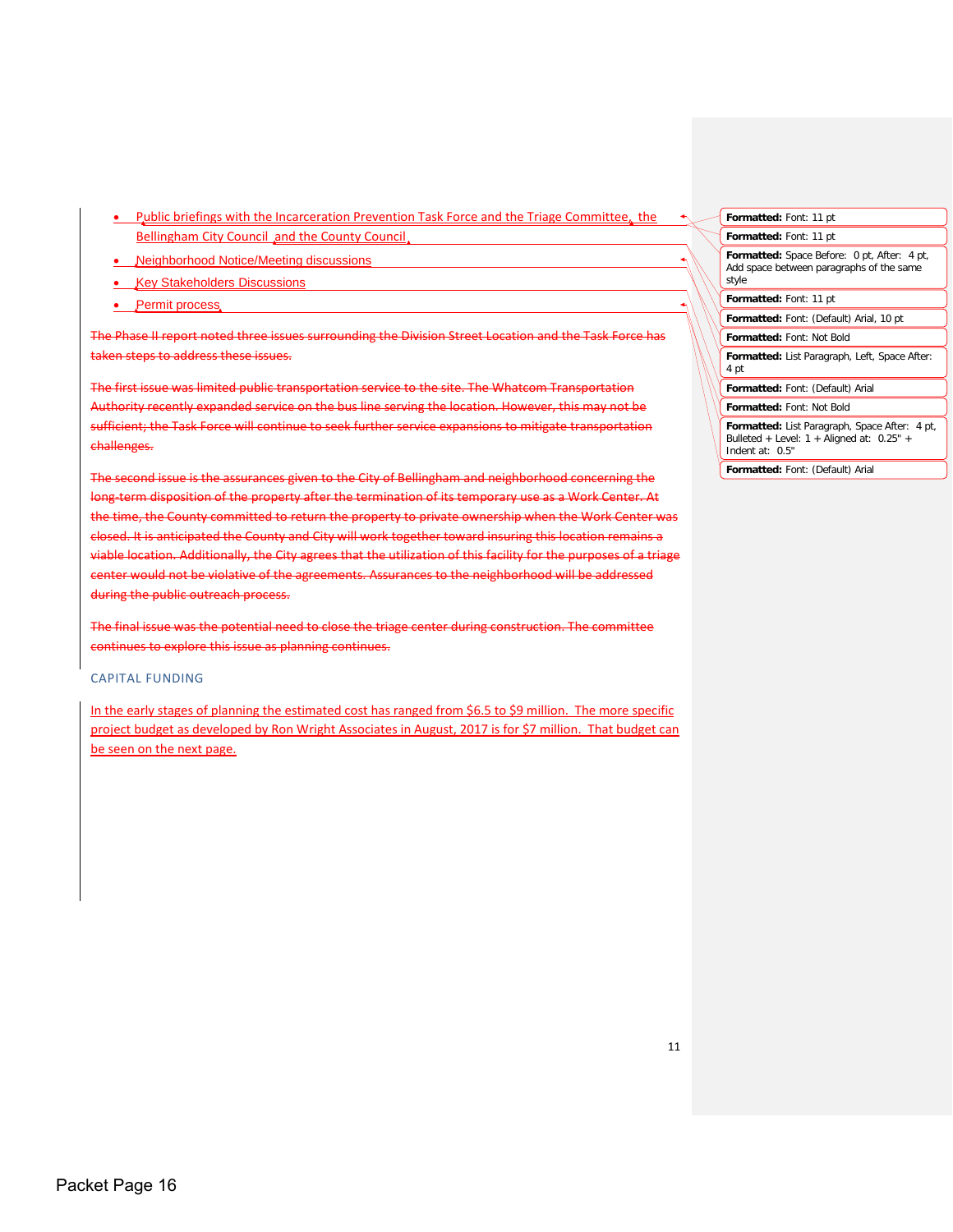**Ron Wright and Associates / Architects, P.S.** 8/28/17

#### **Whatcom County Crisis Triage Center PROJECT BUDGET WORKSHEET**

| SITE AND BUILDING CONSTRUCTION COSTS   |       |             |             |                             |
|----------------------------------------|-------|-------------|-------------|-----------------------------|
| Construction                           |       | \$4,536,000 |             |                             |
| <b>Construction Contingency</b>        | 10%   | \$453,600   |             | Unforeseen conditions, etc. |
| <b>WSST</b>                            | 8.70% | \$434,095   |             |                             |
| Subtotal                               |       |             | \$5,423,695 |                             |
| PERMITS, FEES, TAXES, INSURANCE, BONDS |       |             |             |                             |
| <b>Building/Use Permits</b>            | 1.80% | \$97,627    |             |                             |
| <b>Health Department Permit Fees</b>   | allow | \$15,000    |             |                             |
| Geotechnical & Misc. Reports           | allow | \$5,000     |             |                             |
| Inspection /Testing                    | allow | \$8,000     |             |                             |
| A/E Consultants fees                   | allow | \$693,596   |             | WA State Fee Schedule       |
| <b>Commissioning Consultant</b>        | allow | \$20,000    |             | Required for LEED           |
| <b>Balancing Services (HVAC)</b>       | allow | \$10,000    |             |                             |
| Civil Engineering & Landscape          | allow | \$15,000    |             |                             |
| <b>LEED Consultant Services</b>        | allow | \$65,000    |             | LEED                        |
| <b>Project Management Costs</b>        | allow | \$120,000   |             | County                      |
| Contingency                            | allow | \$20,000    |             |                             |
| Subtotal                               |       |             | \$1,069,223 |                             |
| <b>EQUIPMENT/FURNISHINGS</b>           |       |             |             |                             |
| Computer System (wiring/installation)  | allow | \$0         |             | Included in Construction    |
| <b>Communications System</b>           | allow | \$0         |             | Included in Construction    |
| Security System                        | allow | \$0         |             | Included in Construction    |
| Misc Equip (applicances, etc.)         | allow | \$0         |             | Included in Construction    |
| Furniture                              | allow | \$0         |             | Included in Construction    |
| Contingency                            | allow | \$10,000    |             |                             |
| Subtotal                               |       |             | \$10,000    |                             |
| <b>MAINTAIN DETOX OPERATIONS</b>       |       |             |             |                             |
| Allowance for temporary operations     | allow | \$200,000   |             | 8 months                    |
| Contingency                            | allow | \$0         |             |                             |
| Subtotal                               |       |             | \$200,000   |                             |
| <b>INFLATION/CONTINGENCY</b>           |       |             |             |                             |
| <b>Escallation to August 2018</b>      | 2.50% | \$163,749   |             |                             |
| <b>Owners Project Contingency</b>      | 2.00% | \$133,333   |             |                             |
| Subtotal                               |       |             | \$297,082   |                             |
| <b>TOTAL ESTIMATED PROJECT COSTS</b>   |       |             |             | \$7,000,000                 |

12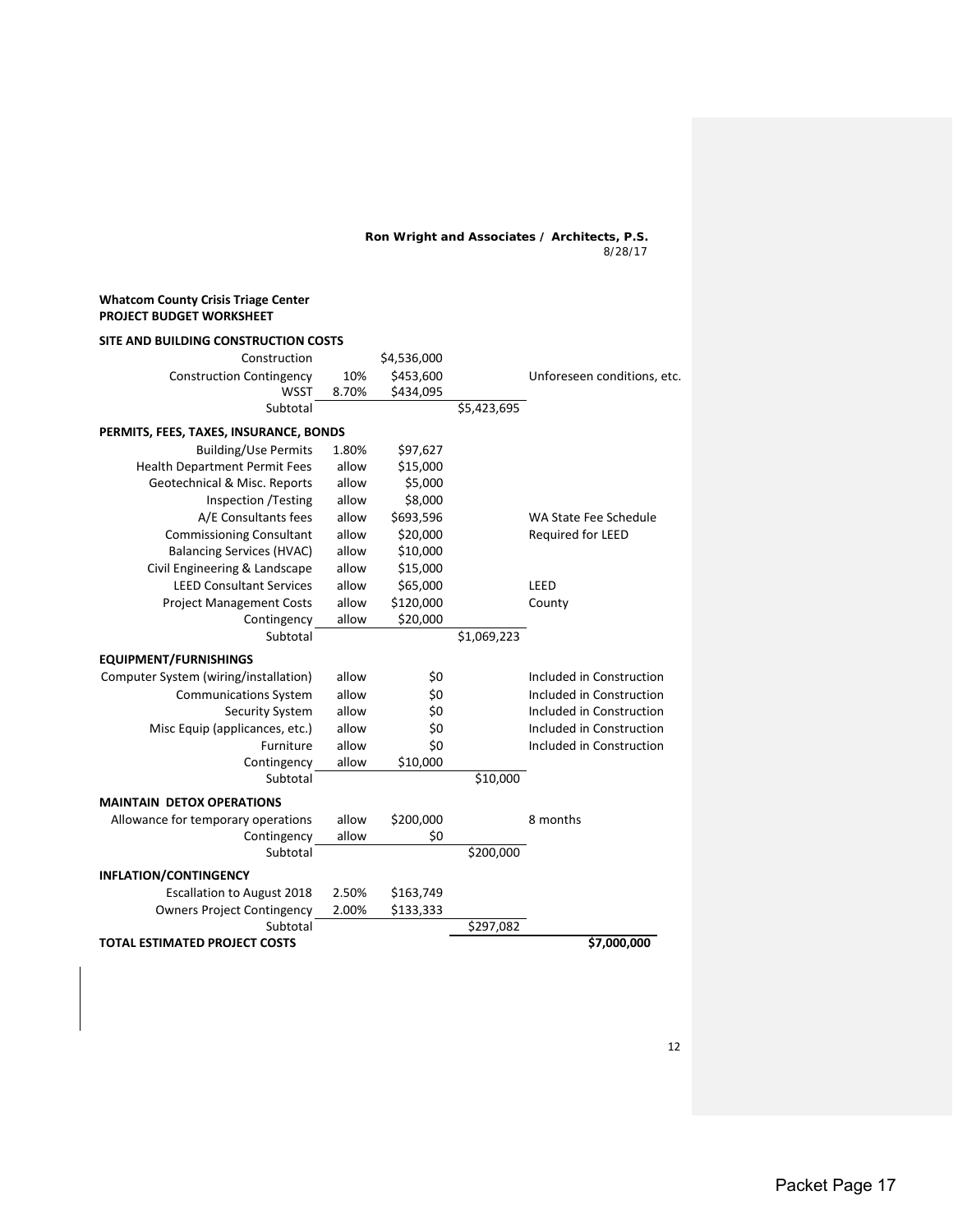$\frac{1}{2}$  report of  $\frac{1}{2}$   $\frac{1}{2}$  report in the since that time building costs and that time building cos ations have changed. The revise estimate for the total project is \$9 million to account also for relocation of programming during the construction process. Significant headway has been made in securing the needed capital funds. A regional request was submitted to the legislature, with a specific line item for the triage expansion. The State House of Representatives capital budget proposes fully funding the request. The State Senate capital budget proposes to direct the Department of Commerce to grant funds for such projects through a competitive process. As of June November 2017, the legislature committee is awaiting the outcome of the special legislative session; it is unclear what the final negotiated has not released a capital budget. will provide for the Whatcom County triage expansion project.

The local and regional funding contribution is more secure. The North Sound Behavioral Health Organization (BHO) has provided \$2.5 million, and the County's local behavioral health fund has dedicated \$3 million for the project.

[Do we want to discuss bonding as a possible plan B?]

**Formatted:** Highlight

## **OPERATIONS**

#### **PROGRAM DESIGN**

The program design recommendations of the proposed 16-bed crisis stabilization and 16-bed withdrawal stabilization facility are outlined in the Phase II report and affirmed in this Phase III report. These include:

- Because of the greater flexibility and lower cost provided by a voluntary facility, the Task Force recommends the facility remain voluntary. (The current state statute [RCW 10.31.110] and administrative codes defining and guiding the operations of an Involuntary Crisis Triage Facility are restrictive. An individual who is admitted to the facility on an involuntary basis may be held up to twelve hours only. Within three hours of arrival, the individual must be evaluated by a Mental Health Professional. If the individual is found to require civil commitment under the Involuntary Treatment Act [RCW 71.05], then s/he must be transferred to an Evaluation & Treatment facility. Two other disposition options include being discharged to the community, or remaining in the facility on a voluntary basis until the mental health crisis is stabilized.)
- The withdrawal stabilization facility should be designed as an *Acute Stabilization Center*, i.e. there should be medical staff and other supports available on site on a 24/7 basis to treat severe withdrawal.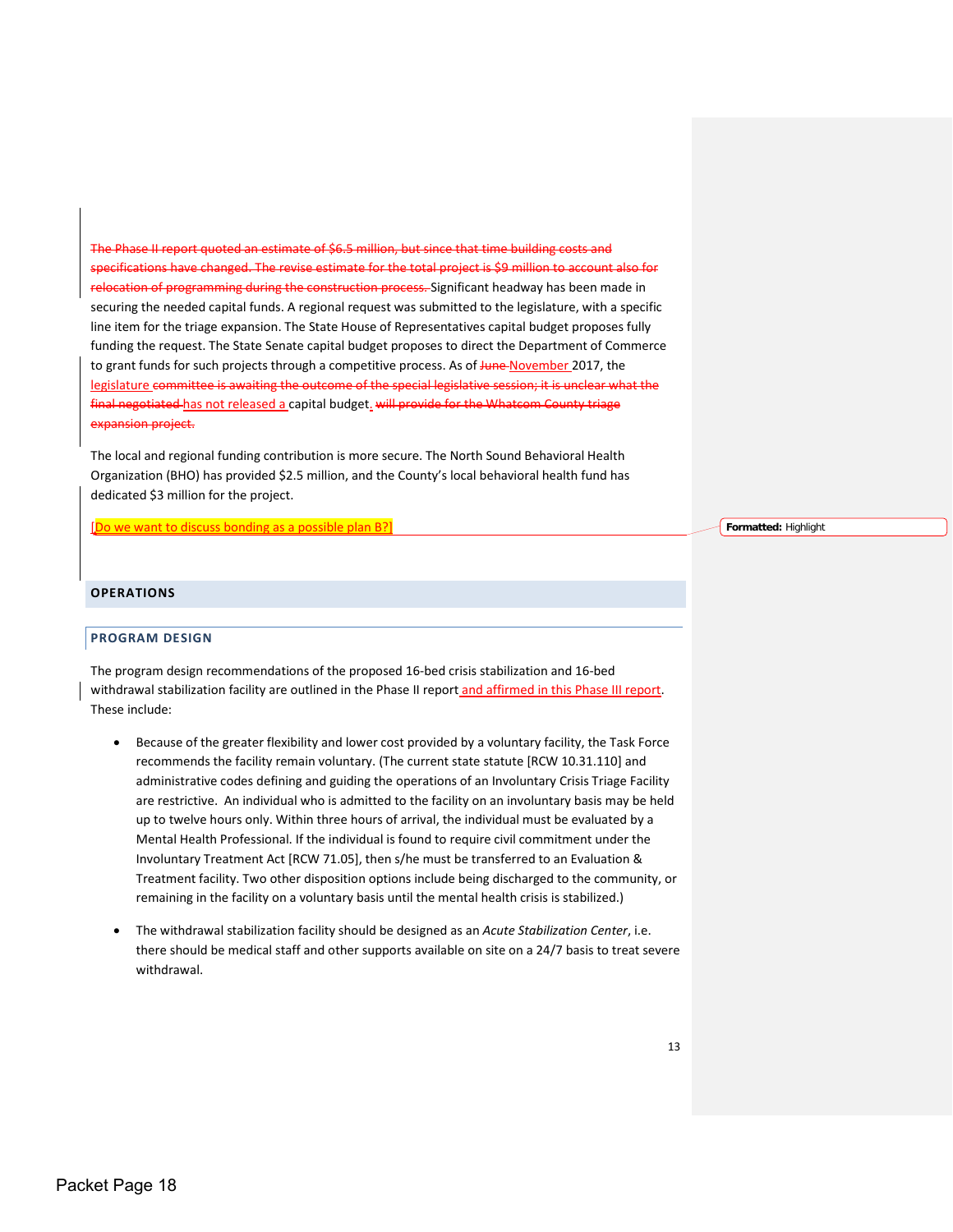The operational plan for the two adjacent units has not been finalized. Two options exist: one treatment provider delivers all services at the two adjacent units; or two separate treatment providers operate out of each adjacent unit, one providing mental health crisis stabilization and the other providing acute withdrawal stabilization. This decision will be made based in part on ensuring that all requirements for Medicaid funding are met.

#### **OPERATIONAL COST**

The North Sound BHO will administer these funds through contracts with the treatment providers. As noted in the Phase II report, a review of similar facilities suggests that operating costs would be approximately \$3 million for the mental health triage unit and \$1.9 million for the withdrawal stabilization unit. Under the current funding model for these types of facilitates, North Sound BHO will be the primary operational funder, using Medicaid dollars allocated by the state. Local behavioral health dollars may be contributed to cover certain unfunded costs which are not yet identified, but necessary to ensure optimal seamless care and coordination upon discharge to the community.

In the Phase II report a number of issues were identified that contributed to uncertainty regarding behavioral health funding in the state, and by extension the ability of the BHO to "make good" on its intention to support the operational costs of the Triage center. These issues included the statemandated integration of behavioral health and medical care financing, and ongoing conversations at the federal level to repeal or change the Affordable Care Act.

Since the Phase II report was presented to the Council in October 2016, the North Sound five-county region has chosen to integrate behavioral and medical Medicaid financing a year ahead of the legislatively mandated deadline for integration. At the Federal level, efforts to repeal and replace the ACA have fallen short, and at least for now Medicaid expansion remains.

While the committee recognizes that the County must carefully consider the uncertainties at play in the North Sound Region and at the Federal level, noted above, there is reason to believe that the Triage facility could rely on Medicaid funding despite regional changes in Medicaid financing and possible shifts in the Federal Medicaid program. possible state and federal changes. Programs People will still be required to serve populations for whomwho are in sub-acute intervention is an important tool for behavioral health crisis will need to be served, . Additionallyand, *regardless of who the payer is, these types ofTriage and Crisis stabilization facilities will always beare less expensive than sending someone in mental health or substance induced crisis to an emergency room.* 

#### **NEXT STEPS**

The Task Force has recommended the Division Street location for two, adjacent 16-bed facilities, one for mental health crisis triage and one for withdrawal stabilization. Outreach to the residents in the Division Street area should begin as soon as possible. Every effort should be made to secure funding from the current legislative session. Additionally, the governor's office should be ted to ensure that the fire code issues can be resolved so that design can proceed Upon

| Formatted: Font: Not Italic |
|-----------------------------|
| Formatted: Font: Italic     |
| Formatted: Font: Italic     |
| Formatted: Font: Italic     |
| Formatted: Font: Italic     |
|                             |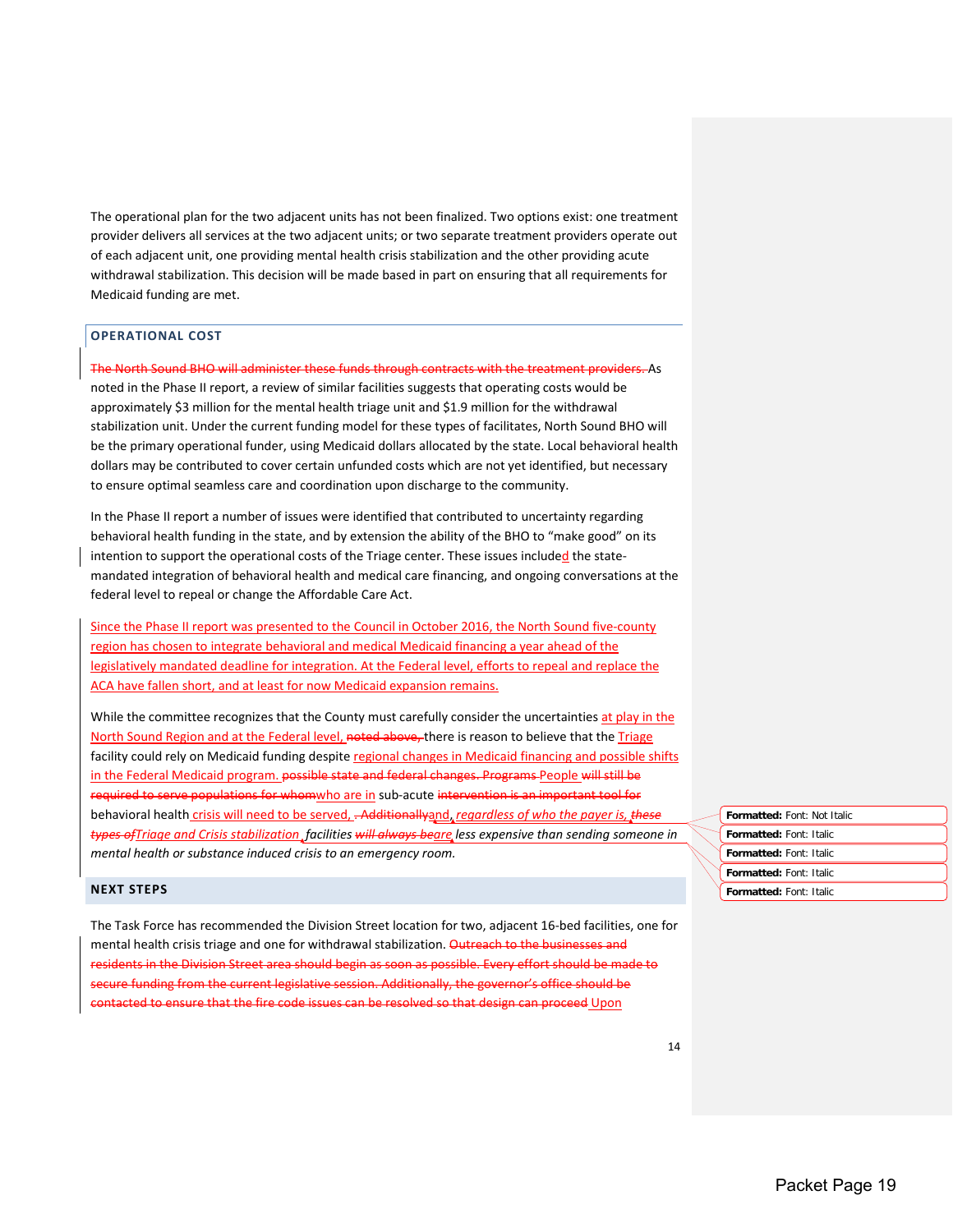completion of the Architectural services scope of work (projected to be December 2017), the -- Public Involvement Plan should be put into action.

In the meantime, the County Executive's office and the Council will no doubt be carefully monitoring the State capital budget situation. The Task Force Triage Committee stands ready to assist in the development of a "Plan B" in the event that the needed capital funds are not secured through the legislative capital budget. JDo we want to get more specific with next steps

**Formatted:** Highlight **Formatted:** Highlight

## **LEGAL & JUSTICE SYSTEM AD HOC COMMITTEE REPORT**

#### **INTRODUCTION**

In the Phase II report, the Legal & Justice Ad Hoc Committee described its preliminary investigation of pretrial release programs. The committee has continued this work, further reviewing the opportunities that may exist for reducing incarceration of individuals held pretrial while mitigating risks this may create. The committee has focused this review on evidence-based risk assessments tools coupled with a pretrial supervision unit.

### **EVIDENCE-BASED RISK ASSESSMENT TOOL AND PRETRAIL SUPERVISION UNIT**

The committee's review of the county's legal and justice system led it to identify the population in custody and awaiting trial as the primary target for their work. These individuals are in the jail, but have not been convicted of a crime.

#### PRETRAIL RELEASE RULES

The Court Rules in Washington direct that individuals who are charged with a non-capital crime be released without bail unless the Court is reasonably assured that this release will:

- 1. not reasonably assure the accused's appearance; or
- 2. result in a likely danger that the accused will commit a violent crime or will seek to intimidate witnesses, or otherwise unlawfully interfere with the administration of justice. (CrR 3.2)

When the Court is concerned about an individual's appearance in court or public safety, the Court will set bail and conditions of release. In setting the bail amount, the Court considers the likeliness or unlikeliness of the accused appearing for court based on the following (as set by the Court Rules): the accused's history of response to legal process; employment status; family ties; reputation, character and mental condition; length of residence in the community; criminal record; willingness of responsible members of the community to vouch for the accused and assist in complying with conditions; the nature of the charge; and any other factors indicating ties to the community.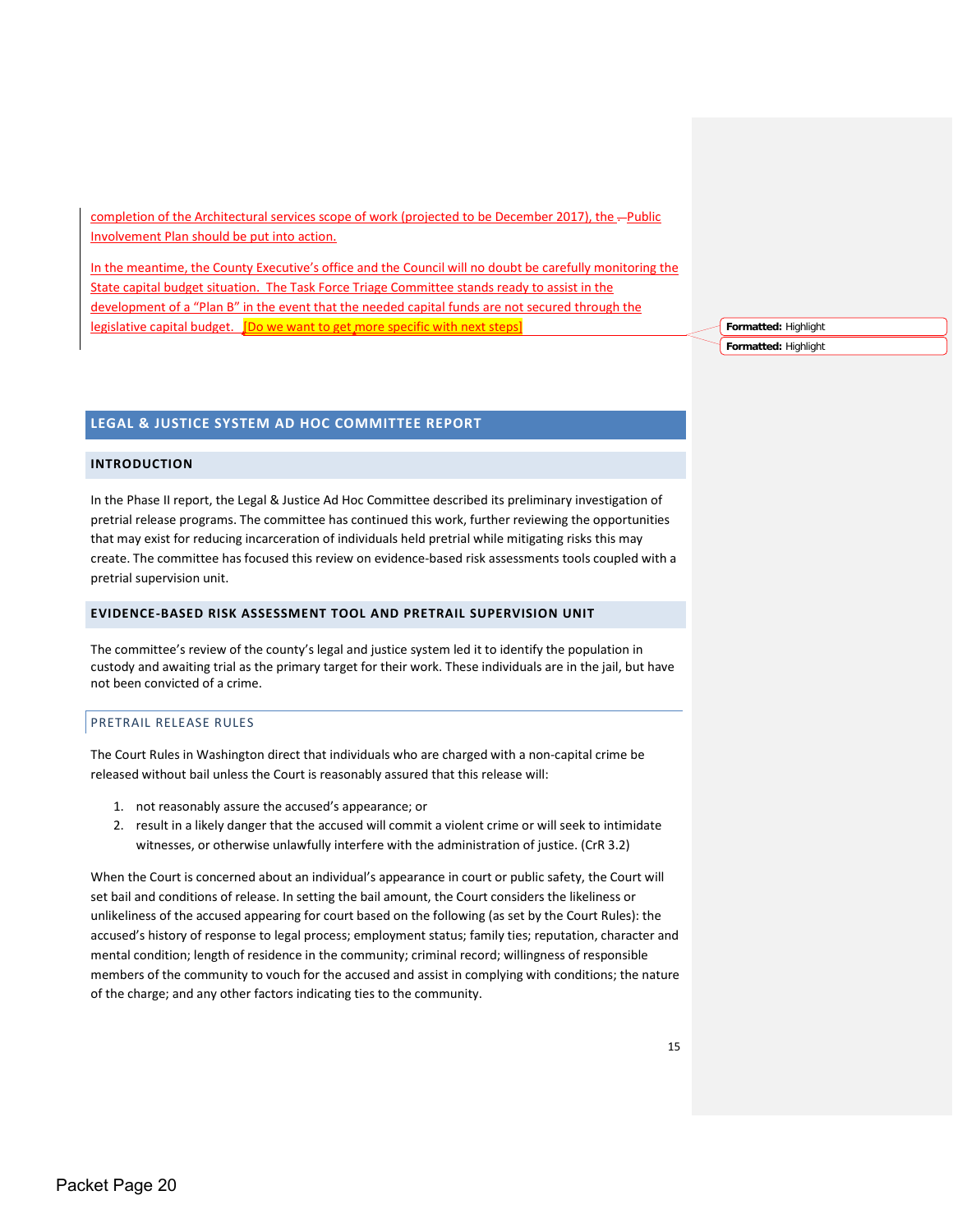| Name:                | Incarceration Prevention and Reduction Task Force                                                                                                 |
|----------------------|---------------------------------------------------------------------------------------------------------------------------------------------------|
| Membership:          | 24 Members. Thirteen permanent members and 11 appointed members                                                                                   |
| Enabling Statute(s): | WCC 2.46: Ordinance 2015-025, 2015-037, 2017-004                                                                                                  |
| Term Information:    | Appointed Members: 4 year terms, no term limits. (Initial Appointments: 5 positions are for 2-year terms and<br>6 positions are for 4-year terms) |

| <b>PERMANENT MEMBERS</b> |                                                                |                                             |  |  |
|--------------------------|----------------------------------------------------------------|---------------------------------------------|--|--|
| #                        | <b>Position</b>                                                | <b>Name</b>                                 |  |  |
| 1                        | Whatcom County Councilmember                                   | Ken Mann                                    |  |  |
| $\mathbf{2}$             | Whatcom County Executive (or designated representative)        | <b>Tyler Schroeder</b>                      |  |  |
| 3                        | Whatcom County Sheriff (or designated representative)          | <b>Bill Elfo</b>                            |  |  |
| 4                        | Whatcom County Pros. Attorney (or designated representative)   | Dave McEachran                              |  |  |
| 5                        | Whatcom County Public Defender (or designated representative)  | Angela Anderson                             |  |  |
| 6                        | Whatcom County Superior Court or District Court Representative | <b>Commissioner Alfred Heydrich</b>         |  |  |
| 7                        | Bellingham Mayor or Representative                             | Kelli Linville                              |  |  |
| 8                        | Bellingham City Attorney, Municipal Court, or Police           | Darlene Peterson                            |  |  |
| 9                        | Bellingham City Council Member                                 | Daniel Hammill                              |  |  |
| 10                       | <b>Small Cities Caucus Representative</b>                      | John Billester, Lynden Interim Police Chief |  |  |
| 11                       | <b>Tribal Representative</b>                                   | <b>Nick Lewis</b>                           |  |  |
| $12 \,$                  | Health Dept., Human Services Division Representative           | Anne Deacon                                 |  |  |
| 13                       | North Sound BHO Exec. Director (or designated representative)  | Betsy Kruse, Deputy Director                |  |  |

| <b>APPOINTED MEMBERS</b> |                                                                        |                                                      |                                     |  |
|--------------------------|------------------------------------------------------------------------|------------------------------------------------------|-------------------------------------|--|
|                          | <b>Position</b>                                                        | <b>Name/Address</b>                                  | <b>Term Information</b>             |  |
|                          | Whatcom Alliance for Health Advancement<br>(WAHA)                      | <b>Stephen Gockley</b><br><b>WAHA Board Member</b>   | $1st$ term ends $1/31/2020$         |  |
| $\overline{c}$           | Peace Health St. Joseph                                                | <b>Chris Phillips</b>                                | $1st$ term ends $1/31/2020$         |  |
| 3                        | Community Health Center - Federally Qualified<br>Health Center (FQHC): | <b>VACANT</b>                                        | 1 <sup>st</sup> term ends 1/31/2020 |  |
| 4                        | <b>Emergency Medical Services (EMS)</b>                                | <b>Jeff Brubaker</b><br><b>Community Paramedic</b>   | $1st$ term ends $1/31/2018$         |  |
| 5                        | Community Action Agency or Provider 1                                  | <b>Greg Winter</b><br><b>Opportunity Council</b>     | $1st$ term ends $1/31/2020$         |  |
| 6                        | Community Action Agency or Provider 2                                  | <b>Byron Manering</b><br><b>Brigid Collins</b>       | $1st$ term ends $1/31/2018$         |  |
| 7                        | Community Action Agency or Provider 3                                  | <b>Moonwater</b><br><b>Dispute Resolution Center</b> | $1st$ term ends $1/31/2018$         |  |
| 8                        | Consumer 1                                                             | Jack Hovenier                                        | $1st$ term ends $1/31/2020$         |  |
| 9                        | Consumer 2                                                             | <b>Susan Gribbin</b>                                 | $1st$ term ends $1/31/2018$         |  |
| 10                       | Citizen 1                                                              | Jill Bernstein                                       | $1st$ term ends $1/31/2020$         |  |
| 11                       | Citizen 2                                                              | <b>Irene Morgan</b>                                  | $1st$ term ends $1/31/2018$         |  |

Updated: 11/7/2017